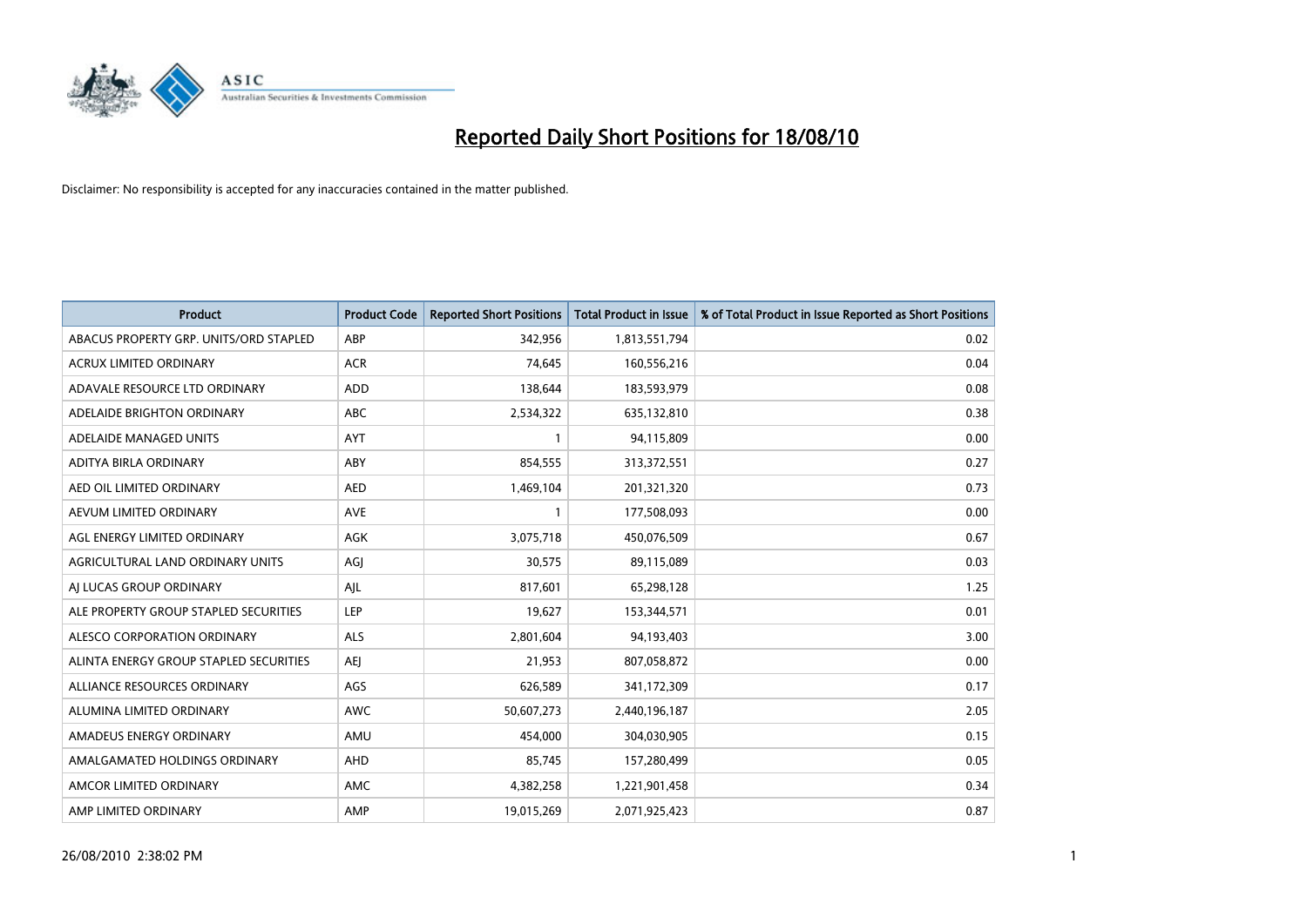

| <b>Product</b>                          | <b>Product Code</b> | <b>Reported Short Positions</b> | Total Product in Issue | % of Total Product in Issue Reported as Short Positions |
|-----------------------------------------|---------------------|---------------------------------|------------------------|---------------------------------------------------------|
| AMPELLA MINING ORDINARY                 | <b>AMX</b>          | 17,303                          | 177,325,108            | 0.01                                                    |
| ANDEAN RESOURCES LTD ORDINARY           | <b>AND</b>          | 334,133                         | 542,232,867            | 0.05                                                    |
| ANSELL LIMITED ORDINARY                 | <b>ANN</b>          | 1,636,752                       | 131,577,652            | 1.26                                                    |
| ANTARES ENERGY LTD ORDINARY             | <b>AZZ</b>          | 186,360                         | 299,333,110            | 0.06                                                    |
| ANZ BANKING GRP LTD ORDINARY            | ANZ                 | 4,990,806                       | 2,559,301,430          | 0.15                                                    |
| APA GROUP STAPLED SECURITIES            | <b>APA</b>          | 5,664,374                       | 542,318,629            | 1.05                                                    |
| APEX MINERALS NL ORDINARY               | <b>AXM</b>          | 885,146                         | 3,567,819,909          | 0.02                                                    |
| APN EUROPEAN RETAIL UNITS STAPLED SEC.  | <b>AEZ</b>          | 11,832                          | 544,910,660            | 0.00                                                    |
| APN NEWS & MEDIA ORDINARY               | <b>APN</b>          | 10,545,409                      | 598,823,853            | 1.76                                                    |
| APOLLO GAS LIMITED ORDINARY             | <b>AZO</b>          | 71,180                          | 83,488,660             | 0.09                                                    |
| AQUARIUS PLATINUM. ORDINARY             | <b>AOP</b>          | 4,183,772                       | 463,070,936            | 0.91                                                    |
| AQUILA RESOURCES ORDINARY               | <b>AQA</b>          | 1,540,458                       | 322,273,136            | 0.46                                                    |
| ARAFURA RESOURCE LTD ORDINARY           | <b>ARU</b>          | 58,061                          | 290,640,342            | 0.02                                                    |
| ARDENT LEISURE GROUP STAPLED SECURITIES | AAD                 | 50,060                          | 309,109,468            | 0.02                                                    |
| ARISTOCRAT LEISURE ORDINARY             | <b>ALL</b>          | 23,923,416                      | 533,379,348            | 4.49                                                    |
| ARROW ENERGY ORDINARY                   | <b>AOE</b>          | 287,240                         | 734,120,686            | 0.04                                                    |
| ASCIANO GROUP STAPLED SECURITIES        | <b>AIO</b>          | 22,624,106                      | 2,926,103,883          | 0.77                                                    |
| ASG GROUP LIMITED ORDINARY              | <b>ASZ</b>          | 37,398                          | 151,836,046            | 0.02                                                    |
| ASPEN GROUP ORD/UNITS STAPLED           | APZ                 | 402,189                         | 579,980,076            | 0.06                                                    |
| ASTON RES LTD ORDINARY                  | <b>AZT</b>          | 1,031,475                       | 204,527,604            | 0.50                                                    |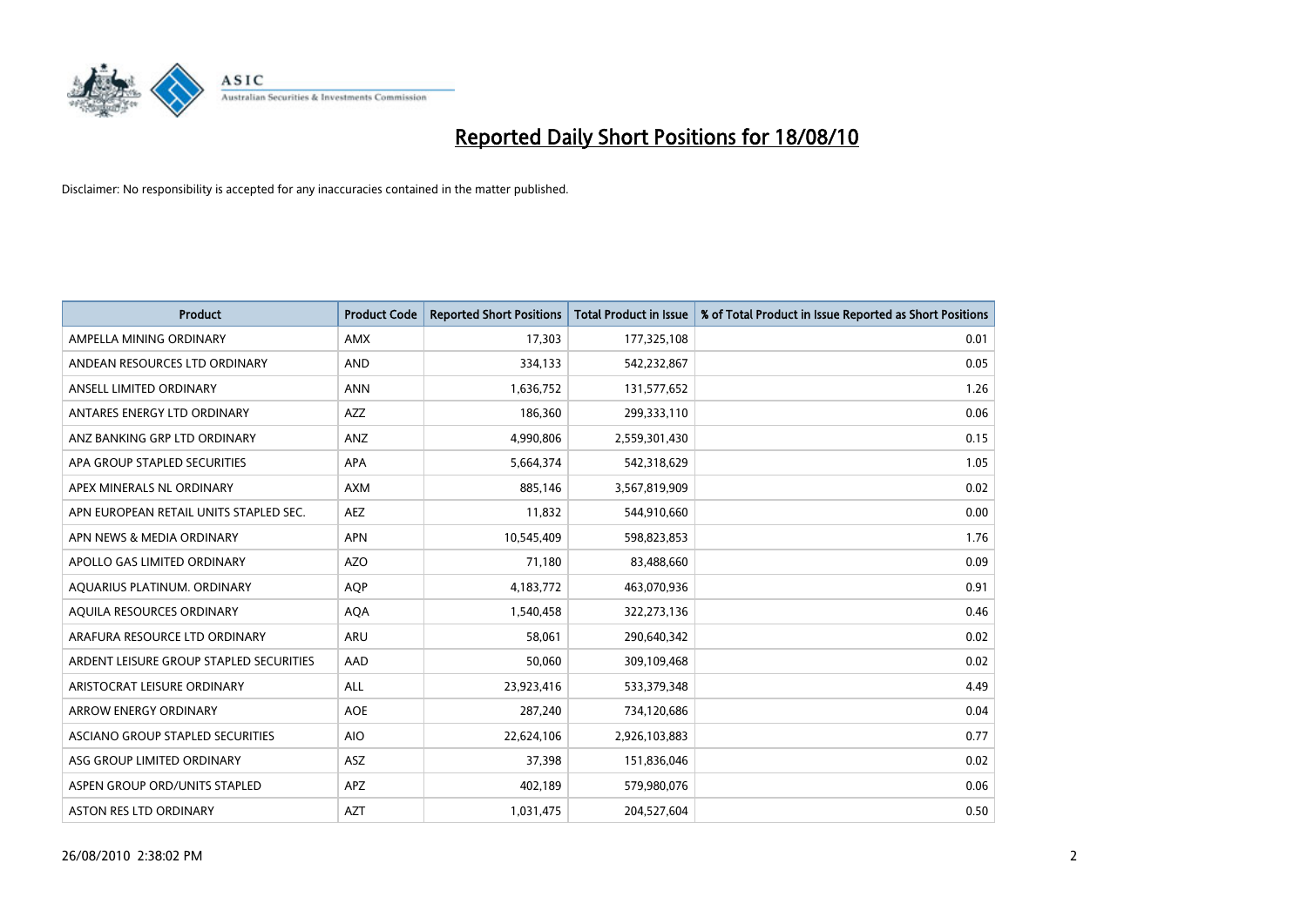

| <b>Product</b>                          | <b>Product Code</b> | <b>Reported Short Positions</b> | <b>Total Product in Issue</b> | % of Total Product in Issue Reported as Short Positions |
|-----------------------------------------|---------------------|---------------------------------|-------------------------------|---------------------------------------------------------|
| ASTRO JAP PROP GROUP STAPLED SECURITIES | AJA                 | 42,213                          | 508,212,161                   | 0.01                                                    |
| ASX LIMITED ORDINARY                    | <b>ASX</b>          | 3,144,826                       | 173,576,316                   | 1.81                                                    |
| ATLAS IRON LIMITED ORDINARY             | <b>AGO</b>          | 10,582,175                      | 473,773,816                   | 2.21                                                    |
| AUCKLAND INTERNATION ORDINARY           | AIA                 | 54                              | 1,310,392,831                 | 0.00                                                    |
| <b>AUROX RESOURCES ORDINARY</b>         | AXO                 | 2                               | 196,044,413                   | 0.00                                                    |
| <b>AUSDRILL LIMITED ORDINARY</b>        | ASL                 | 20,783                          | 254,290,140                   | 0.00                                                    |
| AUSENCO LIMITED ORDINARY                | <b>AAX</b>          | 2,942,293                       | 122,427,576                   | 2.43                                                    |
| AUST VINTAGE LTD ORDINARY               | <b>AVG</b>          | 62,398                          | 128,282,317                   | 0.05                                                    |
| <b>AUSTAL LIMITED ORDINARY</b>          | ASB                 | 252,491                         | 188,069,638                   | 0.13                                                    |
| <b>AUSTAR UNITED ORDINARY</b>           | <b>AUN</b>          | 11,570,502                      | 1,260,030,198                 | 0.94                                                    |
| AUSTBROKERS HOLDINGS ORDINARY           | <b>AUB</b>          | $\overline{2}$                  | 52,736,987                    | 0.00                                                    |
| AUSTEREO GROUP LTD. ORDINARY            | <b>AEO</b>          | 98,965                          | 344,798,708                   | 0.03                                                    |
| AUSTRALAND PROPERTY STAPLED SECURITY    | <b>ALZ</b>          | 467,683                         | 576,837,197                   | 0.08                                                    |
| AUSTRALIAN AGRICULT. ORDINARY           | AAC                 | 4,495,339                       | 264,264,459                   | 1.67                                                    |
| <b>AUSTRALIAN EDUCATION UNITS</b>       | <b>AEU</b>          | 625,000                         | 134,973,383                   | 0.46                                                    |
| AUSTRALIAN INFRASTR, UNITS/ORDINARY     | <b>AIX</b>          | 373,949                         | 620,733,944                   | 0.05                                                    |
| AUSTRALIAN MINES LTD ORDINARY           | <b>AUZ</b>          | 1,400,000                       | 6,981,662,168                 | 0.02                                                    |
| AUSTRALIAN PHARM. ORDINARY              | API                 | 571,987                         | 488,115,883                   | 0.11                                                    |
| AUTOMOTIVE HOLDINGS ORDINARY            | AHE                 | 5,625                           | 225,731,300                   | 0.00                                                    |
| AVEXA LIMITED ORDINARY                  | <b>AVX</b>          | 243,657                         | 847,688,779                   | 0.03                                                    |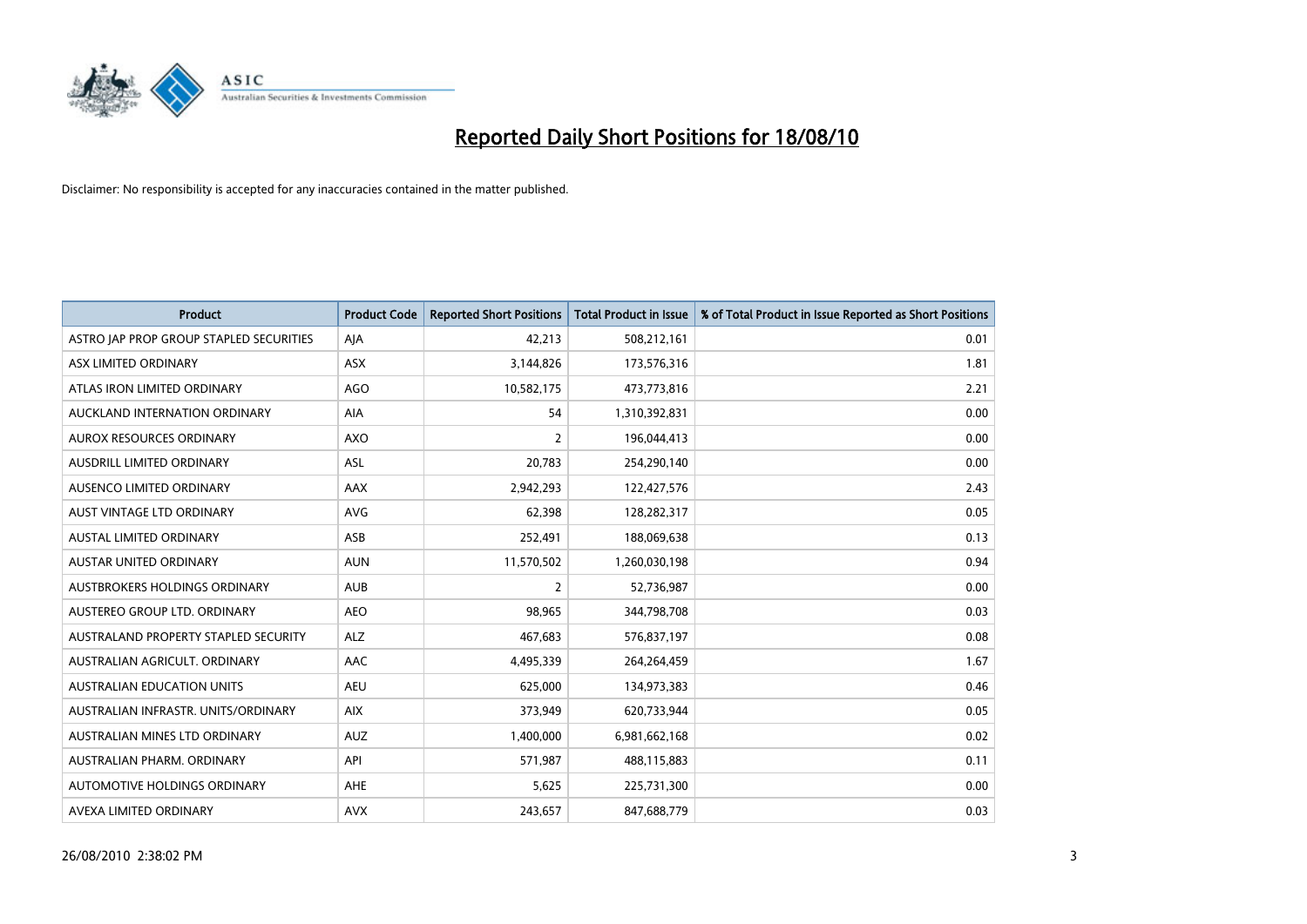

| <b>Product</b>                       | <b>Product Code</b> | <b>Reported Short Positions</b> | Total Product in Issue | % of Total Product in Issue Reported as Short Positions |
|--------------------------------------|---------------------|---------------------------------|------------------------|---------------------------------------------------------|
| AVOCA RESOURCES ORDINARY             | <b>AVO</b>          | 13,224,770                      | 290,892,011            | 4.52                                                    |
| AWB LIMITED ORDINARY                 | AWB                 | 1,963,701                       | 817,304,356            | 0.24                                                    |
| AWE LIMITED ORDINARY                 | <b>AWE</b>          | 873,453                         | 521,871,941            | 0.15                                                    |
| AXA ASIA PACIFIC ORDINARY            | <b>AXA</b>          | 792,356                         | 2,067,095,545          | 0.02                                                    |
| BANK OF QUEENSLAND. ORDINARY         | <b>BOO</b>          | 348,709                         | 215,681,127            | 0.16                                                    |
| <b>BANNERMAN RESOURCES ORDINARY</b>  | <b>BMN</b>          | 414,572                         | 201,710,934            | 0.20                                                    |
| <b>BASS STRAIT OIL CO ORDINARY</b>   | <b>BAS</b>          | 1,482                           | 291,030,250            | 0.00                                                    |
| <b>BATAVIA MINING ORDINARY</b>       | <b>BTV</b>          | 2,500                           | 153,032,145            | 0.00                                                    |
| <b>BAUXITE RESOURCE LTD ORDINARY</b> | <b>BAU</b>          | 44,797                          | 234,379,896            | 0.02                                                    |
| BEACH ENERGY LIMITED ORDINARY        | <b>BPT</b>          | 1,495,537                       | 1,092,548,972          | 0.14                                                    |
| BENDIGO AND ADELAIDE ORDINARY        | <b>BEN</b>          | 3,734,059                       | 354,487,961            | 1.03                                                    |
| <b>BENDIGO MINING LTD ORDINARY</b>   | <b>BDG</b>          | 8,901,903                       | 509,712,735            | 1.74                                                    |
| BERKELEY RESOURCES ORDINARY          | <b>BKY</b>          | 6,924                           | 136,590,319            | 0.00                                                    |
| <b>BHP BILLITON LIMITED ORDINARY</b> | <b>BHP</b>          | 28,074,923                      | 3,356,081,497          | 0.79                                                    |
| <b>BILLABONG ORDINARY</b>            | <b>BBG</b>          | 7,221,628                       | 253,122,552            | 2.85                                                    |
| <b>BIOTA HOLDINGS ORDINARY</b>       | <b>BTA</b>          | 1,680,747                       | 179,244,153            | 0.93                                                    |
| <b>BISALLOY STEEL ORDINARY</b>       | <b>BIS</b>          | 84,480                          | 216,455,965            | 0.04                                                    |
| BKI INVESTMENT LTD ORDINARY          | BKI                 | 508                             | 418,566,158            | 0.00                                                    |
| <b>BLACKTHORN RESOURCES ORDINARY</b> | <b>BTR</b>          | 35,848                          | 106,885,300            | 0.03                                                    |
| BLUESCOPE STEEL LTD ORDINARY         | <b>BSL</b>          | 12,427,681                      | 1,823,322,017          | 0.66                                                    |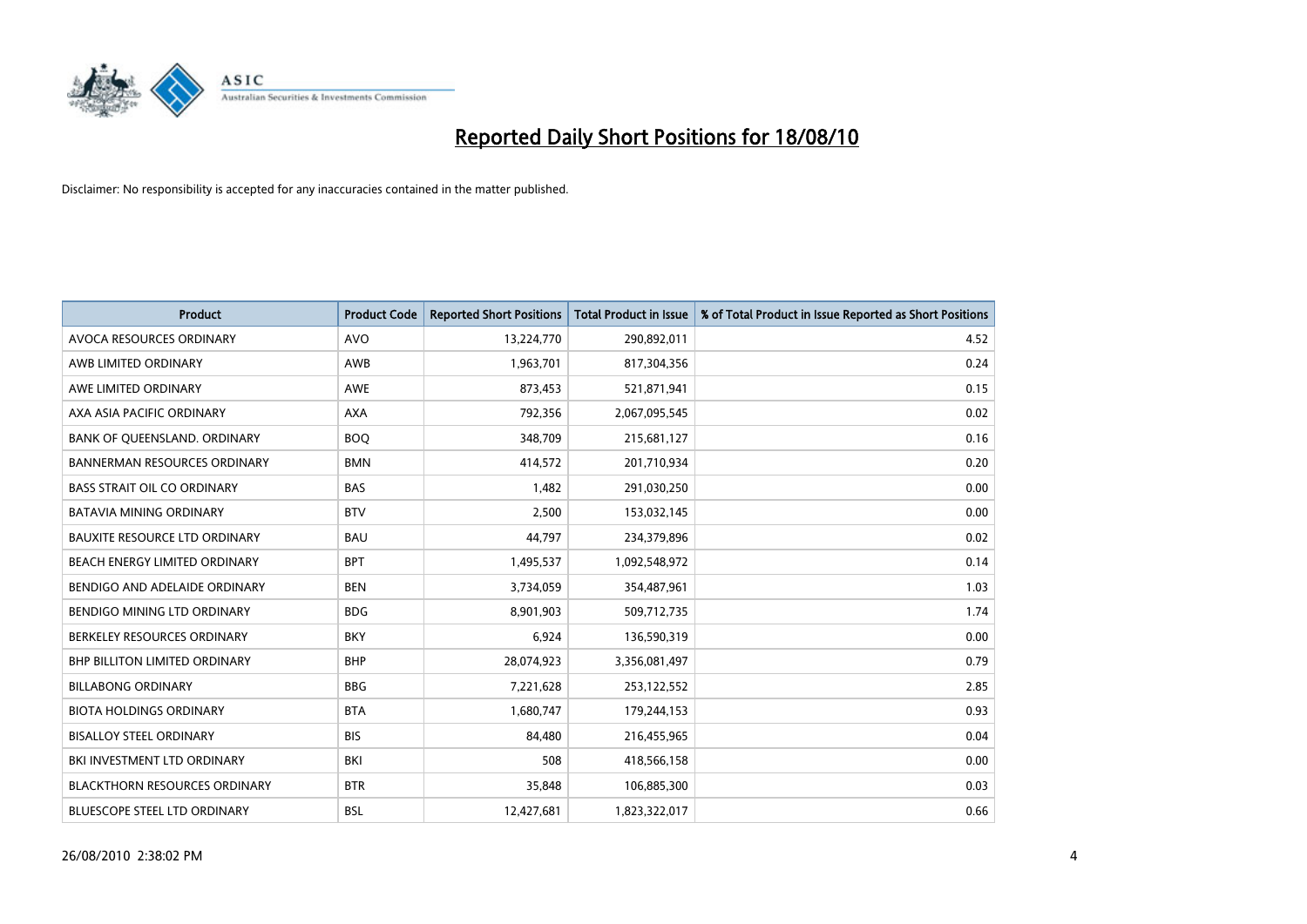

| <b>Product</b>                           | <b>Product Code</b> | <b>Reported Short Positions</b> | <b>Total Product in Issue</b> | % of Total Product in Issue Reported as Short Positions |
|------------------------------------------|---------------------|---------------------------------|-------------------------------|---------------------------------------------------------|
| <b>BOART LONGYEAR ORDINARY</b>           | <b>BLY</b>          | 3,170,399                       | 461,163,412                   | 0.68                                                    |
| <b>BOOM LOGISTICS ORDINARY</b>           | <b>BOL</b>          | 362,999                         | 460,795,156                   | 0.08                                                    |
| <b>BORAL LIMITED, ORDINARY</b>           | <b>BLD</b>          | 19,246,359                      | 718,853,617                   | 2.63                                                    |
| BOTSWANA METALS LTD ORDINARY             | <b>BML</b>          | 7,000                           | 106,087,760                   | 0.01                                                    |
| <b>BOW ENERGY LIMITED ORDINARY</b>       | <b>BOW</b>          | 2,287,112                       | 280,607,187                   | 0.82                                                    |
| <b>BRADKEN LIMITED ORDINARY</b>          | <b>BKN</b>          | 666,061                         | 138,747,494                   | 0.48                                                    |
| <b>BRAMBLES LIMITED ORDINARY</b>         | <b>BXB</b>          | 9,120,285                       | 1,422,234,685                 | 0.63                                                    |
| BRAVURA SOLUTIONS ORDINARY               | <b>BVA</b>          | 1,252,779                       | 648,127,461                   | 0.19                                                    |
| BREVILLE GROUP LTD ORDINARY              | <b>BRG</b>          | 2,740                           | 129,515,322                   | 0.00                                                    |
| <b>BRICKWORKS LIMITED ORDINARY</b>       | <b>BKW</b>          | 17,641                          | 147,235,904                   | 0.01                                                    |
| <b>BROCKMAN RESOURCES ORDINARY</b>       | <b>BRM</b>          | 126,861                         | 141,588,151                   | 0.09                                                    |
| BT INVESTMENT MNGMNT ORDINARY            | <b>BTT</b>          | 556,930                         | 160,000,000                   | 0.35                                                    |
| <b>BUNNINGS WAREHOUSE ORDINARY UNITS</b> | <b>BWP</b>          | 525,948                         | 420,711,773                   | 0.13                                                    |
| <b>BURU ENERGY ORDINARY</b>              | <b>BRU</b>          | 171,612                         | 182,769,813                   | 0.09                                                    |
| CABCHARGE AUSTRALIA ORDINARY             | CAB                 | 1,462,889                       | 120,437,014                   | 1.22                                                    |
| CALTEX AUSTRALIA ORDINARY                | <b>CTX</b>          | 7,322,374                       | 270,000,000                   | 2.74                                                    |
| <b>CAMPBELL BROTHERS ORDINARY</b>        | <b>CPB</b>          | 417,621                         | 63,517,495                    | 0.67                                                    |
| CAPE LAMBERT RES LTD ORDINARY            | <b>CFE</b>          | 264,643                         | 593,166,467                   | 0.04                                                    |
| <b>CARBON ENERGY ORDINARY</b>            | <b>CNX</b>          | 583,636                         | 609,497,650                   | 0.09                                                    |
| <b>CARDNO LIMITED ORDINARY</b>           | CDD                 | 12.795                          | 105,599,600                   | 0.01                                                    |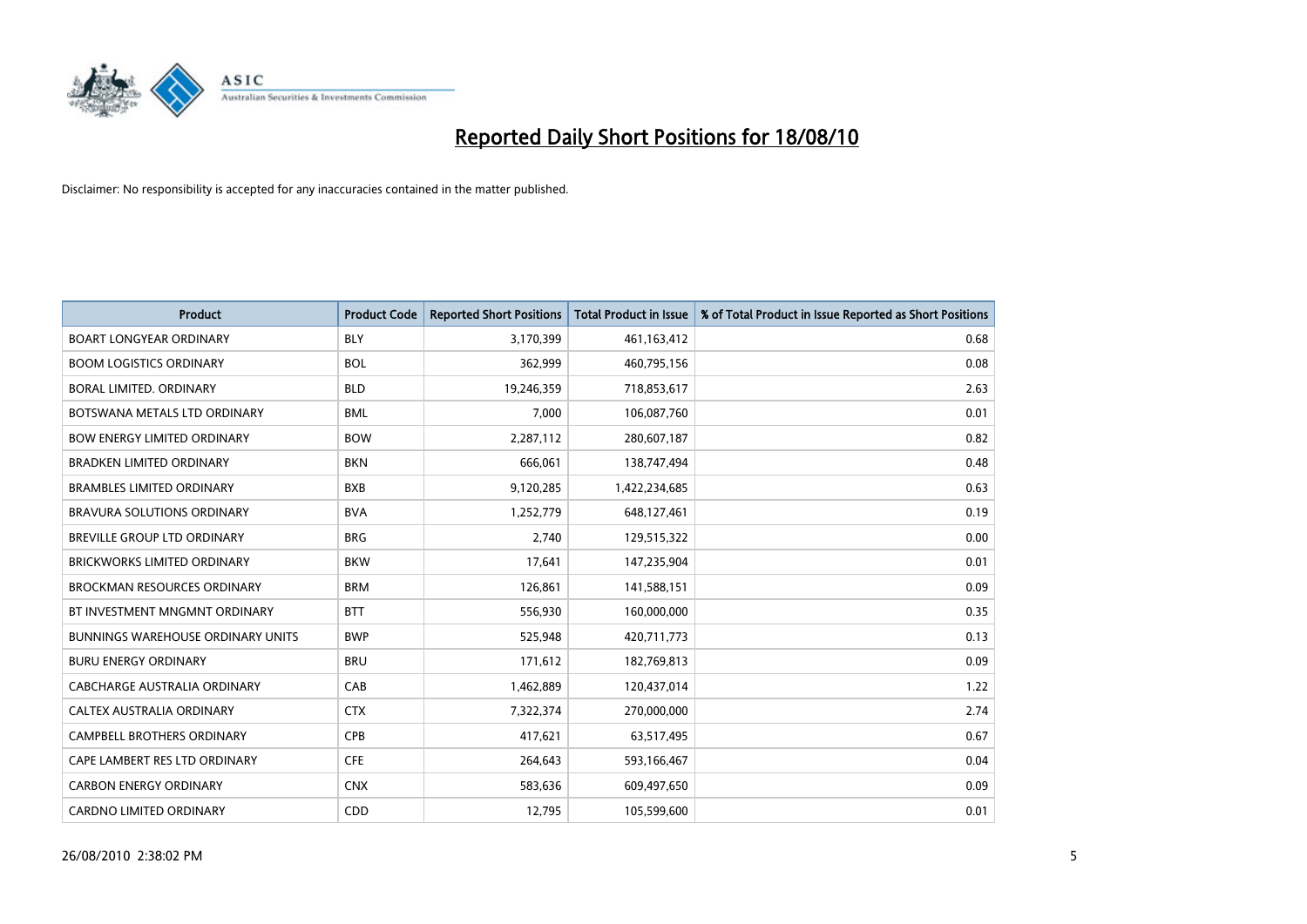

| <b>Product</b>                             | <b>Product Code</b> | <b>Reported Short Positions</b> | <b>Total Product in Issue</b> | % of Total Product in Issue Reported as Short Positions |
|--------------------------------------------|---------------------|---------------------------------|-------------------------------|---------------------------------------------------------|
| CARNARVON PETROLEUM ORDINARY               | <b>CVN</b>          | 1,020,655                       | 686,759,634                   | 0.14                                                    |
| <b>CARNEGIE WAVE ENERGY ORDINARY</b>       | <b>CWE</b>          | 83,000                          | 565,237,627                   | 0.01                                                    |
| <b>CARPATHIAN RESOURCES ORDINARY</b>       | <b>CPN</b>          | 75.000                          | 265,533,501                   | 0.03                                                    |
| CARPENTARIA EXP. LTD ORDINARY              | CAP                 | 9,777                           | 93,821,301                    | 0.01                                                    |
| CARSALES.COM LTD ORDINARY                  | <b>CRZ</b>          | 1,055,382                       | 232,490,800                   | 0.45                                                    |
| CASH CONVERTERS ORD/DIV ACCESS             | CCV                 | 30,519                          | 379,761,025                   | 0.00                                                    |
| <b>CASPIAN OIL &amp; GAS ORDINARY</b>      | <b>CIG</b>          | 50,000                          | 1,331,500,513                 | 0.00                                                    |
| CATALPA RESOURCES ORDINARY                 | <b>CAH</b>          | 105,616                         | 162,749,311                   | 0.06                                                    |
| CEC GROUP LIMITED ORDINARY                 | <b>CEG</b>          | 1,750                           | 79,662,662                    | 0.00                                                    |
| <b>CELLNET GROUP ORDINARY</b>              | <b>CLT</b>          | 1.342                           | 73,135,185                    | 0.00                                                    |
| <b>CENTENNIAL COAL ORDINARY</b>            | <b>CEY</b>          | 4,158,818                       | 395,028,737                   | 1.05                                                    |
| CENTRAL PETROLEUM ORDINARY                 | <b>CTP</b>          | 11,455                          | 907,291,115                   | 0.00                                                    |
| <b>CENTRO PROPERTIES UNITS/ORD STAPLED</b> | <b>CNP</b>          | 323,831                         | 972,414,514                   | 0.03                                                    |
| CENTRO RETAIL GROUP STAPLED SECURITIES     | <b>CER</b>          | 735,368                         | 2,286,399,424                 | 0.03                                                    |
| <b>CERAMIC FUEL CELLS ORDINARY</b>         | <b>CFU</b>          | 632,039                         | 1,029,873,280                 | 0.07                                                    |
| <b>CFS RETAIL PROPERTY UNITS</b>           | <b>CFX</b>          | 68,633,707                      | 2,510,727,671                 | 2.74                                                    |
| <b>CHALLENGER DIV.PRO. STAPLED UNITS</b>   | <b>CDI</b>          | 151,355                         | 913,426,007                   | 0.01                                                    |
| CHALLENGER F.S.G.LTD ORDINARY              | <b>CGF</b>          | 11,263,067                      | 499,473,232                   | 2.25                                                    |
| <b>CHALLENGER INFRAST, STAPLED UNITS</b>   | <b>CIF</b>          | 8,420                           | 317,867,768                   | 0.00                                                    |
| CHANDLER MACLEOD LTD ORDINARY              | <b>CMG</b>          | 11,970                          | 421,812,960                   | 0.00                                                    |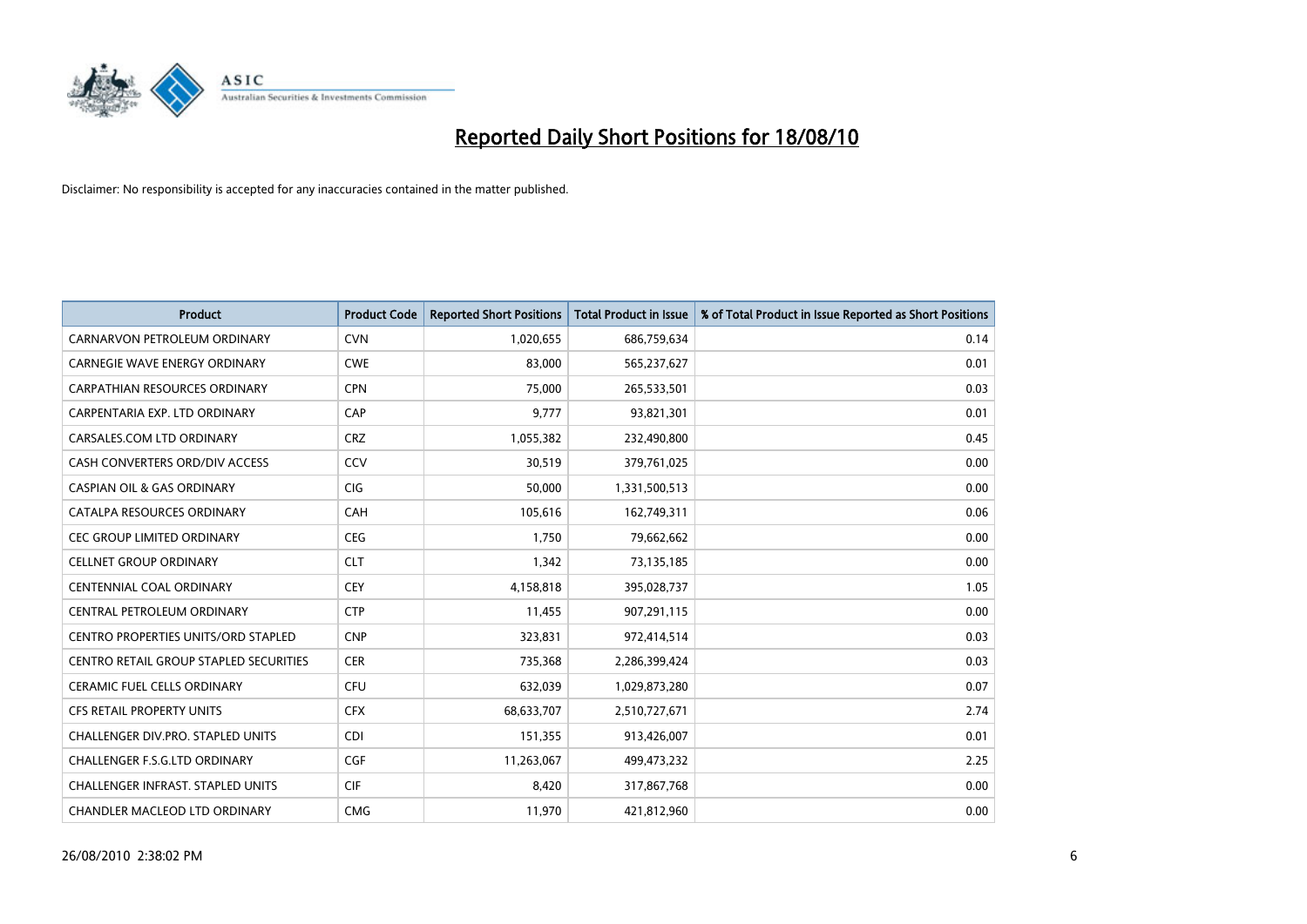

| <b>Product</b>                          | <b>Product Code</b> | <b>Reported Short Positions</b> | <b>Total Product in Issue</b> | % of Total Product in Issue Reported as Short Positions |
|-----------------------------------------|---------------------|---------------------------------|-------------------------------|---------------------------------------------------------|
| CHARTER HALL GROUP STAPLED US PROHIBIT. | <b>CHC</b>          | 1,004,955                       | 1,212,723,832                 | 0.07                                                    |
| <b>CHARTER HALL OFFICE UNIT</b>         | COO                 | 1,861,037                       | 4,872,354,215                 | 0.03                                                    |
| <b>CHARTER HALL RETAIL UNITS</b>        | <b>COR</b>          | 3,148,384                       | 1,505,216,260                 | 0.21                                                    |
| CHEMGENEX PHARMACEUT ORDINARY           | <b>CXS</b>          | 221,509                         | 283,348,870                   | 0.08                                                    |
| CITADEL RESOURCE GRP ORDINARY           | CGG                 | 1,799,087                       | 2,367,091,408                 | 0.07                                                    |
| CITIGOLD CORP LTD ORDINARY              | <b>CTO</b>          | 2,098,686                       | 928,565,634                   | 0.23                                                    |
| CLINUVEL PHARMACEUT, ORDINARY           | <b>CUV</b>          | 41,277                          | 303,423,665                   | 0.01                                                    |
| <b>CLOUGH LIMITED ORDINARY</b>          | <b>CLO</b>          | 514,361                         | 768,806,269                   | 0.06                                                    |
| <b>COAL &amp; ALLIED ORDINARY</b>       | <b>CNA</b>          | 2,299                           | 86,584,735                    | 0.00                                                    |
| COAL OF AFRICA LTD ORDINARY             | <b>CZA</b>          | 410,584                         | 530,514,663                   | 0.08                                                    |
| COCA-COLA AMATIL ORDINARY               | <b>CCL</b>          | 2,564,776                       | 754,602,169                   | 0.33                                                    |
| COCHLEAR LIMITED ORDINARY               | COH                 | 637,133                         | 56,565,293                    | 1.11                                                    |
| <b>COCKATOO COAL ORDINARY</b>           | <b>COK</b>          | 657,805                         | 602,507,380                   | 0.11                                                    |
| <b>COEUR D'ALENE MINES. CDI 1:1</b>     | <b>CXC</b>          | 1,000                           | 4,427,833                     | 0.02                                                    |
| <b>COFFEY INTERNATIONAL ORDINARY</b>    | COF                 | 14,409                          | 129,035,760                   | 0.01                                                    |
| COMMONWEALTH BANK, ORDINARY             | <b>CBA</b>          | 15,556,948                      | 1,548,792,874                 | 0.97                                                    |
| <b>COMMONWEALTH PROP ORDINARY UNITS</b> | <b>CPA</b>          | 21,230,611                      | 2,012,803,230                 | 1.05                                                    |
| <b>COMPASS RESOURCES ORDINARY</b>       | <b>CMR</b>          | 101,480                         | 147,402,920                   | 0.07                                                    |
| <b>COMPUTERSHARE LTD ORDINARY</b>       | <b>CPU</b>          | 2,908,245                       | 555,664,059                   | 0.54                                                    |
| CONNECTEAST GROUP STAPLED               | CEU                 | 29,124,181                      | 3,940,145,951                 | 0.74                                                    |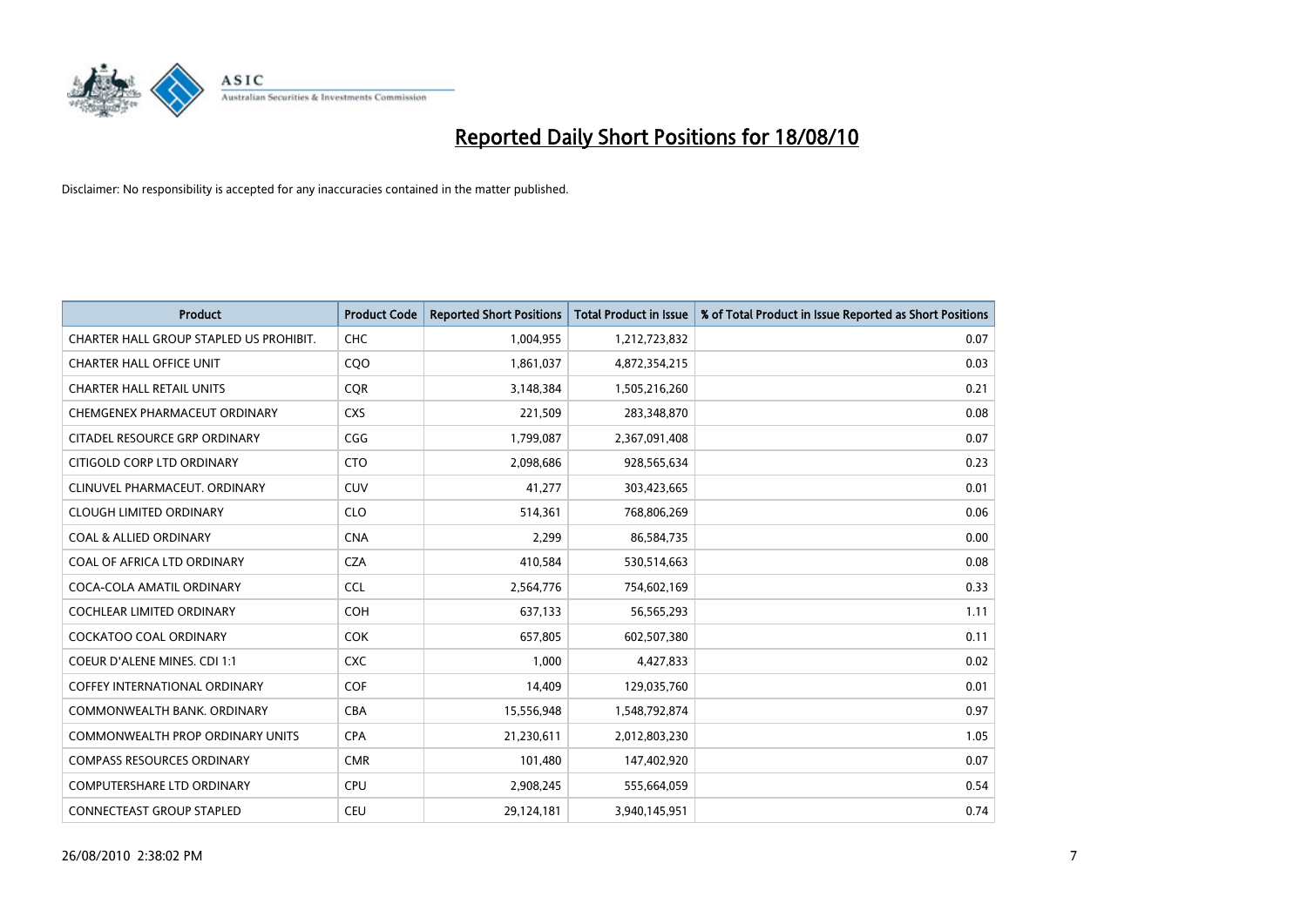

| <b>Product</b>                           | <b>Product Code</b> | <b>Reported Short Positions</b> | <b>Total Product in Issue</b> | % of Total Product in Issue Reported as Short Positions |
|------------------------------------------|---------------------|---------------------------------|-------------------------------|---------------------------------------------------------|
| CONQUEST MINING ORDINARY                 | CQT                 | 2,336,406                       | 353,151,103                   | 0.66                                                    |
| CONSOLIDATED MEDIA. ORDINARY             | <b>CMI</b>          | 4,648,460                       | 596,758,471                   | 0.78                                                    |
| <b>CONTANGO MICROCAP ORDINARY</b>        | <b>CTN</b>          | 7,500                           | 150,088,688                   | 0.00                                                    |
| COOPER ENERGY LTD ORDINARY               | <b>COE</b>          | 14,860                          | 292,576,001                   | 0.01                                                    |
| <b>COPPER STRIKE LTD ORDINARY</b>        | <b>CSE</b>          | 714                             | 116,455,571                   | 0.00                                                    |
| <b>CORPORATE EXPRESS ORDINARY</b>        | <b>CXP</b>          | 148                             | 169,366,966                   | 0.00                                                    |
| <b>COUNT FINANCIAL ORDINARY</b>          | COU                 | 1,382,764                       | 258,835,269                   | 0.53                                                    |
| CRANE GROUP LIMITED ORDINARY             | <b>CRG</b>          | 3,751,714                       | 78,286,427                    | 4.77                                                    |
| <b>CROMWELL GROUP STAPLED SECURITIES</b> | <b>CMW</b>          | 106,982                         | 879,834,934                   | 0.01                                                    |
| <b>CROWN LIMITED ORDINARY</b>            | <b>CWN</b>          | 5,262,073                       | 753,555,290                   | 0.70                                                    |
| <b>CSG LIMITED ORDINARY</b>              | CSV                 | 75,090                          | 242,829,695                   | 0.03                                                    |
| <b>CSL LIMITED ORDINARY</b>              | <b>CSL</b>          | 11,512,095                      | 549,694,167                   | 2.06                                                    |
| <b>CSR LIMITED ORDINARY</b>              | <b>CSR</b>          | 6,800,295                       | 1,514,920,814                 | 0.44                                                    |
| <b>CUDECO LIMITED ORDINARY</b>           | CDU                 | 1,166,143                       | 136,065,740                   | 0.87                                                    |
| <b>CUSTOMERS LIMITED ORDINARY</b>        | <b>CUS</b>          | 65,929                          | 135,521,531                   | 0.04                                                    |
| DART ENERGY LTD ORDINARY                 | <b>DTE</b>          | 1,112,234                       | 419,748,184                   | 0.26                                                    |
| DAVID JONES LIMITED ORDINARY             | <b>DJS</b>          | 18,537,551                      | 510,945,759                   | 3.59                                                    |
| <b>DECMIL GROUP LIMITED ORDINARY</b>     | <b>DCG</b>          | 17,397                          | 123,754,568                   | 0.01                                                    |
| DEEP YELLOW LIMITED ORDINARY             | <b>DYL</b>          | 44,018                          | 1,125,814,458                 | 0.00                                                    |
| DEVINE LIMITED ORDINARY                  | <b>DVN</b>          | 1.000                           | 634,918,223                   | 0.00                                                    |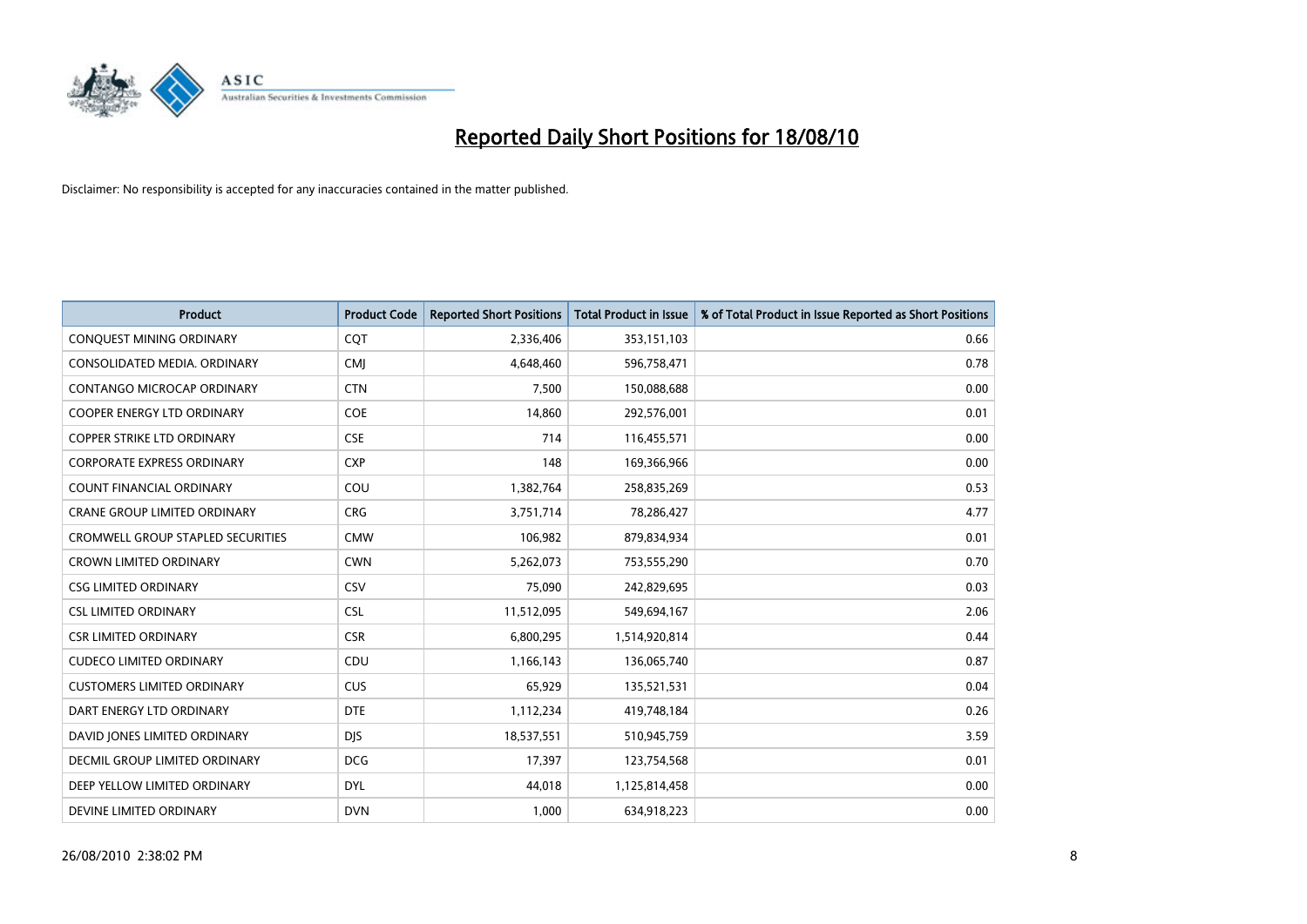

| <b>Product</b>                            | <b>Product Code</b> | <b>Reported Short Positions</b> | <b>Total Product in Issue</b> | % of Total Product in Issue Reported as Short Positions |
|-------------------------------------------|---------------------|---------------------------------|-------------------------------|---------------------------------------------------------|
| DEXUS PROPERTY GROUP STAPLED UNITS        | <b>DXS</b>          | 17,652,642                      | 4,820,821,799                 | 0.36                                                    |
| DISCOVERY METALS LTD ORDINARY             | <b>DML</b>          | 6,249                           | 302,202,585                   | 0.00                                                    |
| <b>DOMINION MINING ORDINARY</b>           | <b>DOM</b>          | 371,044                         | 103,327,059                   | 0.35                                                    |
| DOMINO PIZZA ENTERPR ORDINARY             | <b>DMP</b>          | 2                               | 68,280,174                    | 0.00                                                    |
| DOWNER EDI LIMITED ORDINARY               | <b>DOW</b>          | 1,940,468                       | 336,582,351                   | 0.58                                                    |
| DUET GROUP STAPLED US PROHIBIT.           | <b>DUE</b>          | 774,425                         | 887,304,690                   | 0.08                                                    |
| DULUXGROUP LIMITED ORDINARY               | <b>DLX</b>          | 474,665                         | 366,038,208                   | 0.11                                                    |
| <b>EASTERN STAR GAS ORDINARY</b>          | <b>ESG</b>          | 7,139,039                       | 991,272,041                   | 0.72                                                    |
| EDT RETAIL TRUST UNITS                    | <b>EDT</b>          | 99,457                          | 4,700,290,868                 | 0.00                                                    |
| <b>ELDERS LIMITED ORDINARY</b>            | <b>ELD</b>          | 10,639,973                      | 448,598,480                   | 2.36                                                    |
| ELDORADO GOLD CORP CDI 1:1                | EAU                 | 35,464                          | 22,388,646                    | 0.16                                                    |
| ELEMENTOS LIMITED ORDINARY                | <b>ELT</b>          | 1.870                           | 48,685,454                    | 0.00                                                    |
| ELIXIR PETROLEUM LTD ORDINARY             | <b>EXR</b>          | 324,400                         | 188,988,472                   | 0.17                                                    |
| <b>EMECO HOLDINGS ORDINARY</b>            | <b>EHL</b>          | 1,894,892                       | 631,237,586                   | 0.31                                                    |
| <b>ENERGY RESOURCES ORDINARY 'A'</b>      | <b>ERA</b>          | 397,956                         | 190,737,934                   | 0.19                                                    |
| <b>ENERGY WORLD CORPOR. ORDINARY</b>      | <b>EWC</b>          | 6,624,083                       | 1,561,166,672                 | 0.40                                                    |
| <b>ENTEK ENERGY LTD ORDINARY</b>          | <b>ETE</b>          | 489,903                         | 225,192,535                   | 0.22                                                    |
| <b>ENTELLECT SOLUTIONS ORDINARY</b>       | <b>ESN</b>          | 464,050                         | 1,740,334,200                 | 0.03                                                    |
| <b>ENVESTRA LIMITED ORDINARY</b>          | <b>ENV</b>          | 499,249                         | 1,386,827,962                 | 0.03                                                    |
| EQUINOX MINERALS LTD CHESS DEPOSITARY INT | <b>EON</b>          | 8,502,881                       | 707,734,878                   | 1.19                                                    |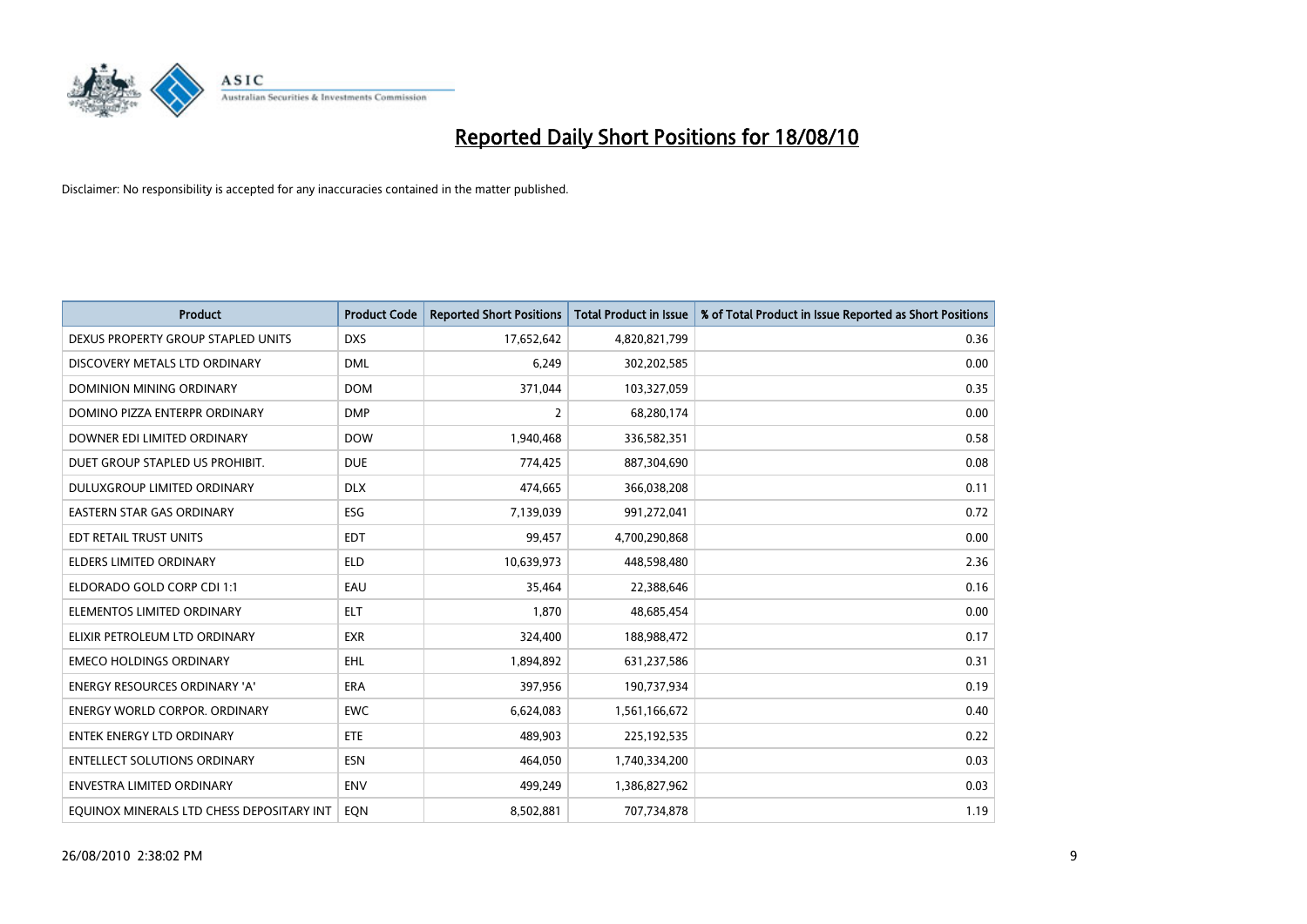

| <b>Product</b>                        | <b>Product Code</b> | <b>Reported Short Positions</b> | <b>Total Product in Issue</b> | % of Total Product in Issue Reported as Short Positions |
|---------------------------------------|---------------------|---------------------------------|-------------------------------|---------------------------------------------------------|
| <b>EVEREST FINANCIAL ORDINARY</b>     | <b>EFG</b>          | 4,300                           | 251,442,316                   | 0.00                                                    |
| EXTRACT RESOURCES ORDINARY            | <b>EXT</b>          | 1,816,659                       | 243,252,298                   | 0.73                                                    |
| FAIRFAX MEDIA LTD ORDINARY            | <b>FXI</b>          | 305,746,665                     | 2,351,955,725                 | 12.99                                                   |
| FANTASTIC HOLDINGS ORDINARY           | FAN                 | 3,000                           | 102,669,351                   | 0.00                                                    |
| FERRAUS LIMITED ORDINARY              | <b>FRS</b>          | 370                             | 202,695,137                   | 0.00                                                    |
| FISHER & PAYKEL APP. ORDINARY         | <b>FPA</b>          | 9,183,023                       | 724,235,162                   | 1.27                                                    |
| FISHER & PAYKEL H. ORDINARY           | <b>FPH</b>          | 1,184,331                       | 517,418,502                   | 0.23                                                    |
| FKP PROPERTY GROUP STAPLED SECURITIES | <b>FKP</b>          | 5,259,510                       | 1,166,821,398                 | 0.44                                                    |
| FLEETWOOD CORP ORDINARY               | <b>FWD</b>          | 97,420                          | 53,967,182                    | 0.18                                                    |
| FLETCHER BUILDING ORDINARY            | <b>FBU</b>          | 401,387                         | 606,946,993                   | 0.06                                                    |
| FLEXIGROUP LIMITED ORDINARY           | <b>FXL</b>          | 50,997                          | 270,818,164                   | 0.02                                                    |
| <b>FLIGHT CENTRE ORDINARY</b>         | <b>FLT</b>          | 2,530,115                       | 99,782,560                    | 2.53                                                    |
| FLINDERS MINES LTD ORDINARY           | <b>FMS</b>          | 20,752,618                      | 1,820,149,571                 | 1.15                                                    |
| <b>FOCUS MINERALS LTD ORDINARY</b>    | <b>FML</b>          | 502,000                         | 2,865,543,210                 | 0.02                                                    |
| FORTE ENERGY NL ORDINARY              | <b>FTE</b>          | 2,658,986                       | 580,658,031                   | 0.46                                                    |
| FORTESCUE METALS GRP ORDINARY         | <b>FMG</b>          | 32,838,919                      | 3,107,448,900                 | 1.05                                                    |
| <b>FOSTER'S GROUP ORDINARY</b>        | FGL                 | 9,893,390                       | 1,930,432,682                 | 0.50                                                    |
| FTD CORPORATION ORDINARY              | <b>FTD</b>          | 8,088                           | 100,421,069                   | 0.01                                                    |
| FUNTASTIC LIMITED ORDINARY            | <b>FUN</b>          | 322,528                         | 340,997,682                   | 0.09                                                    |
| G.U.D. HOLDINGS ORDINARY              | <b>GUD</b>          | 196,978                         | 67,703,709                    | 0.29                                                    |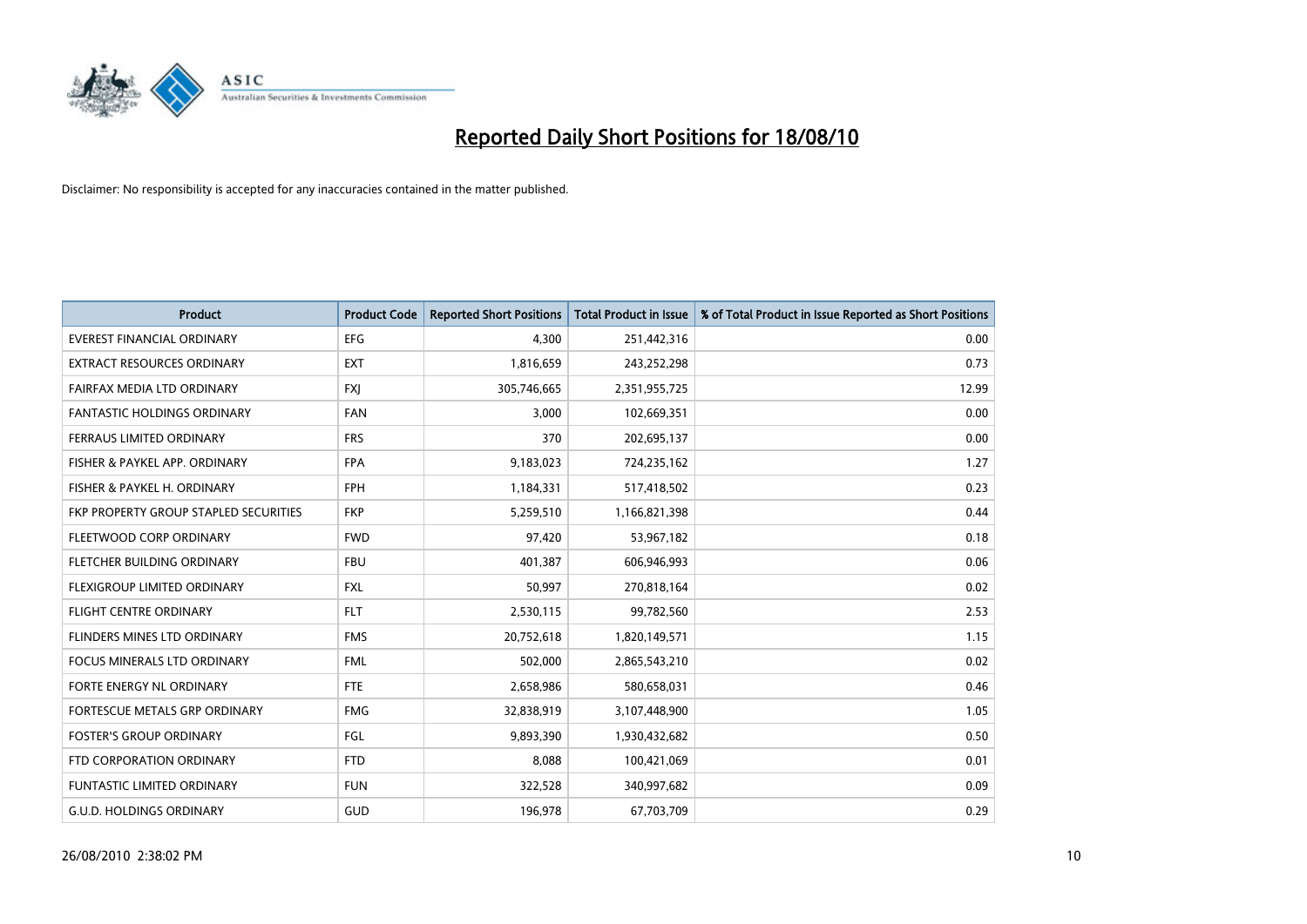

| <b>Product</b>                            | <b>Product Code</b> | <b>Reported Short Positions</b> | Total Product in Issue | % of Total Product in Issue Reported as Short Positions |
|-------------------------------------------|---------------------|---------------------------------|------------------------|---------------------------------------------------------|
| <b>GALAXY RESOURCES ORDINARY</b>          | <b>GXY</b>          | 9,329                           | 190,553,358            | 0.00                                                    |
| <b>GEODYNAMICS LIMITED ORDINARY</b>       | GDY                 | 362,033                         | 292,840,219            | 0.12                                                    |
| <b>GINDALBIE METALS LTD ORDINARY</b>      | <b>GBG</b>          | 7,771,005                       | 849,478,099            | 0.90                                                    |
| <b>GIRALIA RESOURCES NL ORDINARY</b>      | <b>GIR</b>          | 284,918                         | 178,325,170            | 0.15                                                    |
| <b>GLOBAL MINING ORDINARY</b>             | <b>GMI</b>          | 8,951                           | 194,070,347            | 0.00                                                    |
| <b>GLOUCESTER COAL ORDINARY</b>           | <b>GCL</b>          | 301,808                         | 81,962,133             | 0.37                                                    |
| <b>GME RESOURCES LTD ORDINARY</b>         | <b>GME</b>          | 800                             | 302,352,750            | 0.00                                                    |
| <b>GOLDEN GATE PETROL ORDINARY</b>        | GGP                 | 11,538                          | 975,826,623            | 0.00                                                    |
| <b>GOLDEN WEST RESOURCE ORDINARY</b>      | <b>GWR</b>          | 1,617                           | 164,606,127            | 0.00                                                    |
| <b>GOODMAN FIELDER, ORDINARY</b>          | <b>GFF</b>          | 3,352,532                       | 1,380,386,438          | 0.26                                                    |
| <b>GOODMAN GROUP STAPLED US PROHIBIT.</b> | <b>GMG</b>          | 3,853,342                       | 6,369,751,394          | 0.06                                                    |
| <b>GPT GROUP STAPLED SEC.</b>             | <b>GPT</b>          | 11,450,491                      | 1,855,529,431          | 0.61                                                    |
| <b>GRAINCORP LIMITED A CLASS ORDINARY</b> | <b>GNC</b>          | 1,532,607                       | 198,318,900            | 0.77                                                    |
| <b>GRANGE RESOURCES, ORDINARY</b>         | GRR                 | 1,493,873                       | 1,152,077,403          | 0.13                                                    |
| <b>GREAT SOUTHERN LTD ORDINARY</b>        | <b>GTP</b>          | 4,908,484                       | 643,234,118            | 0.76                                                    |
| <b>GREENLAND MIN EN LTD ORDINARY</b>      | GGG                 | 42,900                          | 249,905,308            | 0.02                                                    |
| <b>GRYPHON MINERALS LTD ORDINARY</b>      | GRY                 | 185,111                         | 234,586,657            | 0.08                                                    |
| GUINNESS PEAT GROUP. CHESS DEPOSITARY INT | <b>GPG</b>          | 55                              | 305,559,089            | 0.00                                                    |
| <b>GUNNS LIMITED ORDINARY</b>             | <b>GNS</b>          | 9,596,719                       | 806,734,892            | 1.18                                                    |
| <b>GWA INTERNATIONAL ORDINARY</b>         | <b>GWT</b>          | 3,901,486                       | 301,102,514            | 1.29                                                    |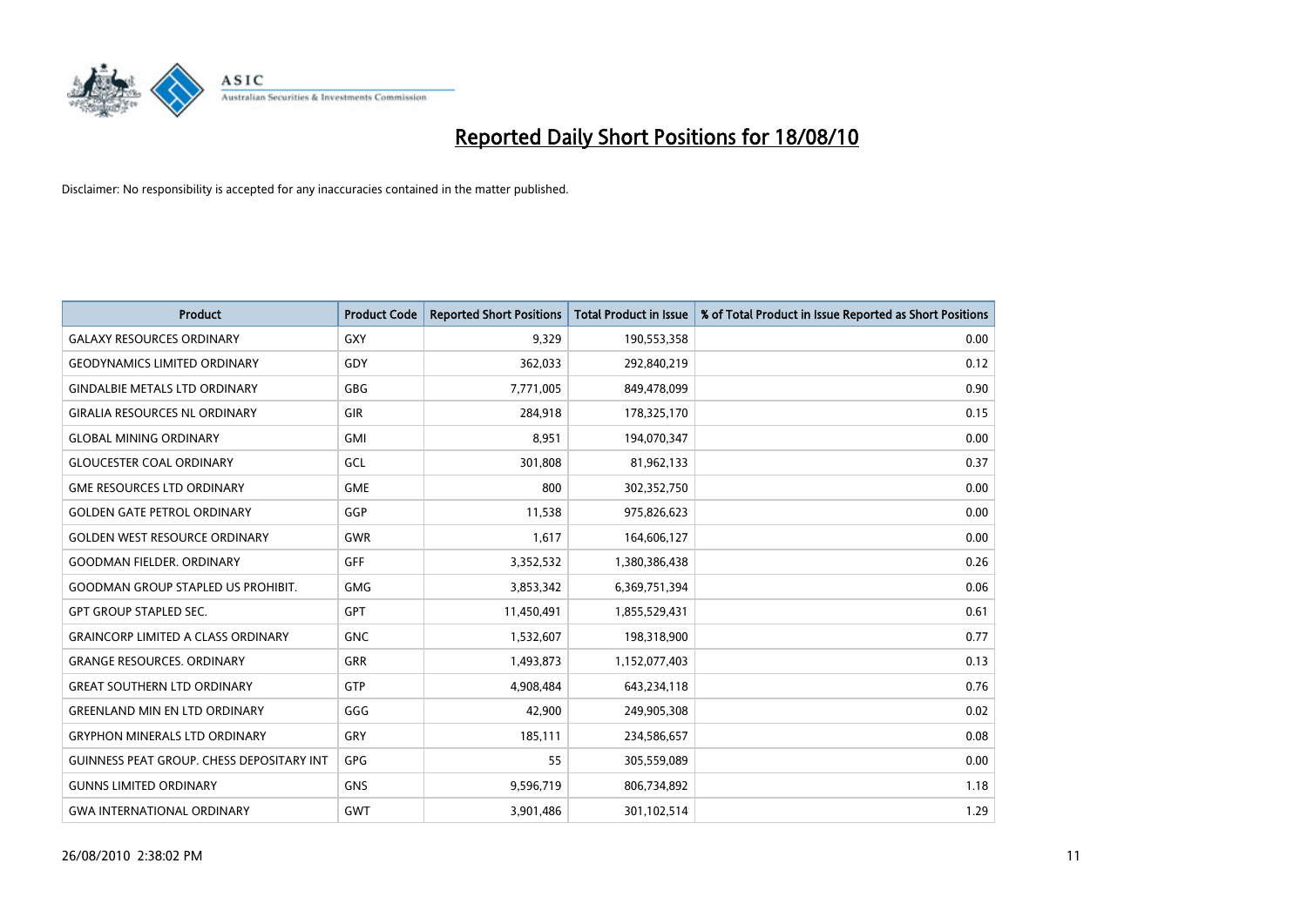

| <b>Product</b>                        | <b>Product Code</b> | <b>Reported Short Positions</b> | <b>Total Product in Issue</b> | % of Total Product in Issue Reported as Short Positions |
|---------------------------------------|---------------------|---------------------------------|-------------------------------|---------------------------------------------------------|
| <b>HARVEY NORMAN ORDINARY</b>         | <b>HVN</b>          | 31,802,088                      | 1,062,316,784                 | 3.00                                                    |
| HASTIE GROUP LIMITED ORDINARY         | <b>HST</b>          | 159,353                         | 239,716,924                   | 0.07                                                    |
| HASTINGS DIVERSIFIED STAPLED SECURITY | <b>HDF</b>          | 179,068                         | 513,336,482                   | 0.02                                                    |
| <b>HAWKLEY OIL AND GAS ORDINARY</b>   | <b>HOG</b>          | 6,000                           | 136,132,389                   | 0.00                                                    |
| <b>HEALTHSCOPE LIMITED ORDINARY</b>   | <b>HSP</b>          | 1,916,819                       | 317,335,186                   | 0.61                                                    |
| <b>HEARTWARE INT INC CDI 35:1</b>     | <b>HIN</b>          | 272,008                         | 72,583,000                    | 0.37                                                    |
| <b>HENDERSON GROUP CDI 1:1</b>        | <b>HGG</b>          | 5,991,696                       | 566,751,863                   | 1.06                                                    |
| HFA HOLDINGS LIMITED ORDINARY         | <b>HFA</b>          | 1,843,039                       | 469,330,170                   | 0.38                                                    |
| <b>HIGHLANDS PACIFIC ORDINARY</b>     | <b>HIG</b>          | 2,382,826                       | 669,062,148                   | 0.36                                                    |
| HILLGROVE RES LTD ORDINARY            | <b>HGO</b>          | 92,790                          | 482,553,890                   | 0.02                                                    |
| HILLS INDUSTRIES LTD ORDINARY         | HIL                 | 2,502,372                       | 248,219,660                   | 1.01                                                    |
| HORIZON OIL LIMITED ORDINARY          | <b>HZN</b>          | 2,536,913                       | 1,126,621,515                 | 0.22                                                    |
| HUNNU COAL LIMITED ORDINARY           | <b>HUN</b>          | 491                             | 109,600,002                   | 0.00                                                    |
| <b>ICON ENERGY LIMITED ORDINARY</b>   | <b>ICN</b>          | 324,255                         | 439,801,394                   | 0.08                                                    |
| <b>IINET LIMITED ORDINARY</b>         | <b>IIN</b>          | 1,094,448                       | 151,898,119                   | 0.72                                                    |
| ILUKA RESOURCES ORDINARY              | <b>ILU</b>          | 7,876,949                       | 418,700,517                   | 1.88                                                    |
| IMF (AUSTRALIA) LTD ORDINARY          | <b>IMF</b>          | 380,423                         | 122,496,819                   | 0.31                                                    |
| IMX RESOURCES LTD ORDINARY            | <b>IXR</b>          | 20,000                          | 260,252,803                   | 0.01                                                    |
| <b>INCITEC PIVOT ORDINARY</b>         | <b>IPL</b>          | 8,824,433                       | 1,628,730,107                 | 0.54                                                    |
| INDAGO RESOURCES LTD ORDINARY         | <b>IDG</b>          | 8,179                           | 99,500,192                    | 0.01                                                    |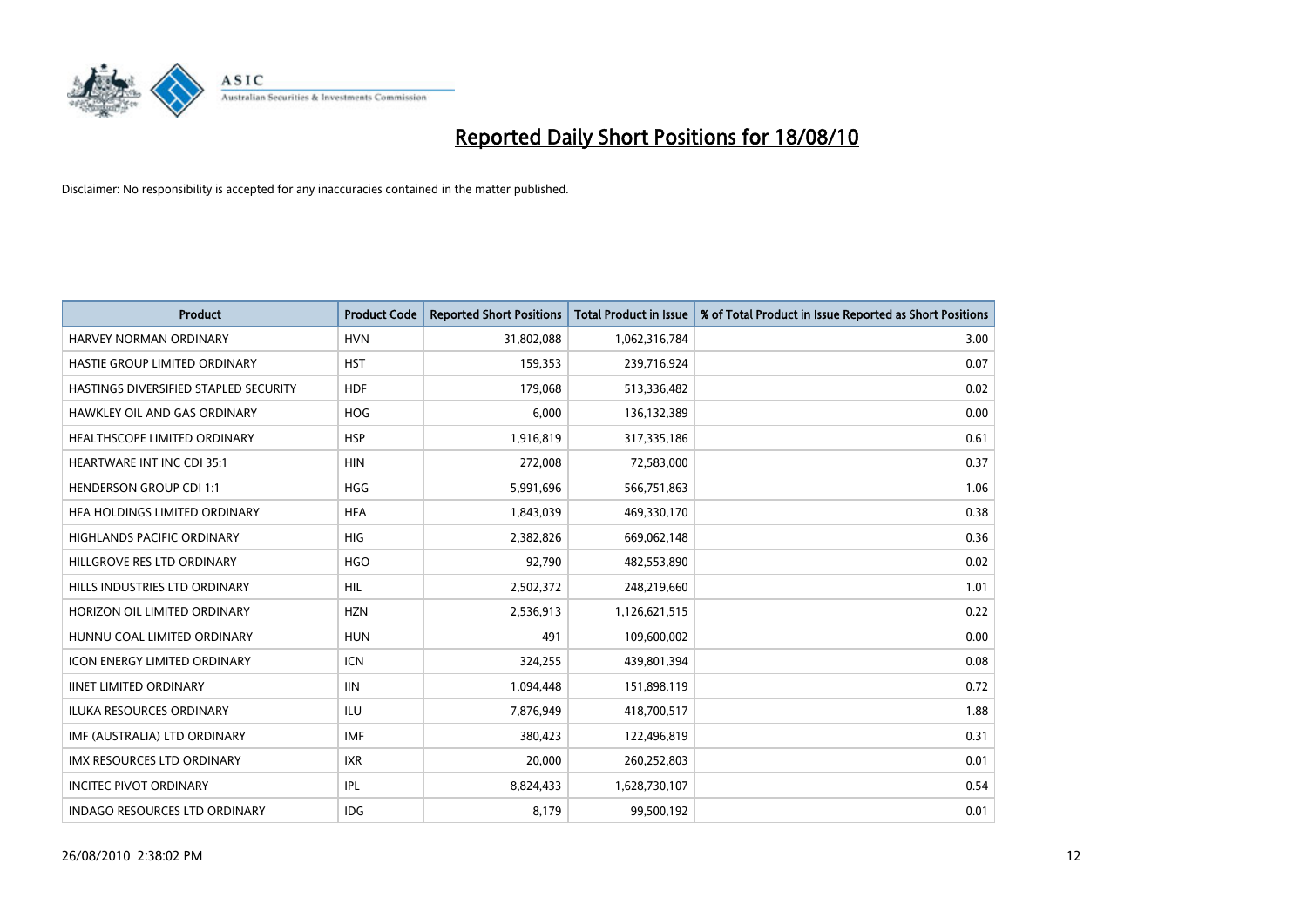

| <b>Product</b>                           | <b>Product Code</b> | <b>Reported Short Positions</b> | Total Product in Issue | % of Total Product in Issue Reported as Short Positions |
|------------------------------------------|---------------------|---------------------------------|------------------------|---------------------------------------------------------|
| <b>INDEPENDENCE GROUP ORDINARY</b>       | <b>IGO</b>          | 112,202                         | 113,813,539            | 0.10                                                    |
| <b>INDOPHIL RESOURCES ORDINARY</b>       | <b>IRN</b>          | 289.850                         | 423,428,803            | 0.06                                                    |
| <b>INDUSTREA LIMITED ORDINARY</b>        | IDL                 | 1,457,012                       | 956,668,877            | 0.14                                                    |
| <b>INFIGEN ENERGY STAPLED SECURITIES</b> | <b>IFN</b>          | 5,879,580                       | 760,374,428            | 0.77                                                    |
| ING INDUSTRIAL FUND UNITS                | <b>IIF</b>          | 7,785,892                       | 2,592,249,647          | 0.29                                                    |
| ING OFFICE FUND STAPLED SECURITIES       | <b>IOF</b>          | 801,639                         | 2,729,071,212          | 0.03                                                    |
| ING RE COM GROUP STAPLED SECURITIES      | <b>ILF</b>          | 9.075                           | 441,029,194            | 0.00                                                    |
| <b>INSURANCE AUSTRALIA ORDINARY</b>      | <b>IAG</b>          | 4,454,148                       | 2,078,994,021          | 0.20                                                    |
| INTEGRA MINING LTD. ORDINARY             | <b>IGR</b>          | 1,583,078                       | 755,792,394            | 0.20                                                    |
| <b>INTOLL GROUP STAPLED SECURITIES</b>   | <b>ITO</b>          | 839.177                         | 2,261,732,048          | 0.04                                                    |
| <b>INTREPID MINES ORDINARY</b>           | <b>IAU</b>          | 120,656                         | 429,946,319            | 0.02                                                    |
| <b>INVOCARE LIMITED ORDINARY</b>         | <b>IVC</b>          | 1,104,056                       | 102,069,091            | 1.08                                                    |
| <b>ION LIMITED ORDINARY</b>              | <b>ION</b>          | 164,453                         | 256,365,105            | 0.06                                                    |
| <b>IOOF HOLDINGS LTD ORDINARY</b>        | <b>IFL</b>          | 1,670,893                       | 229,794,395            | 0.71                                                    |
| IRESS MARKET TECH. ORDINARY              | <b>IRE</b>          | 1,522,652                       | 126,018,142            | 1.22                                                    |
| <b>IRON ORE HOLDINGS ORDINARY</b>        | <b>IOH</b>          | 46.361                          | 135,380,683            | 0.03                                                    |
| <b>ISHARES MSCI EAFE CDI 1:1</b>         | <b>IVE</b>          | 78,119                          | 590,400,000            | 0.01                                                    |
| ISHARES MSCI EM MKTS CDI 1:1             | <b>IEM</b>          | 22,167                          | 425,700,000            | 0.01                                                    |
| <b>ISOFT GROUP LIMITED ORDINARY</b>      | <b>ISF</b>          | 15,858,131                      | 1,050,497,291          | 1.50                                                    |
| <b>IVANHOE AUSTRALIA ORDINARY</b>        | <b>IVA</b>          | 926.737                         | 321,055,953            | 0.30                                                    |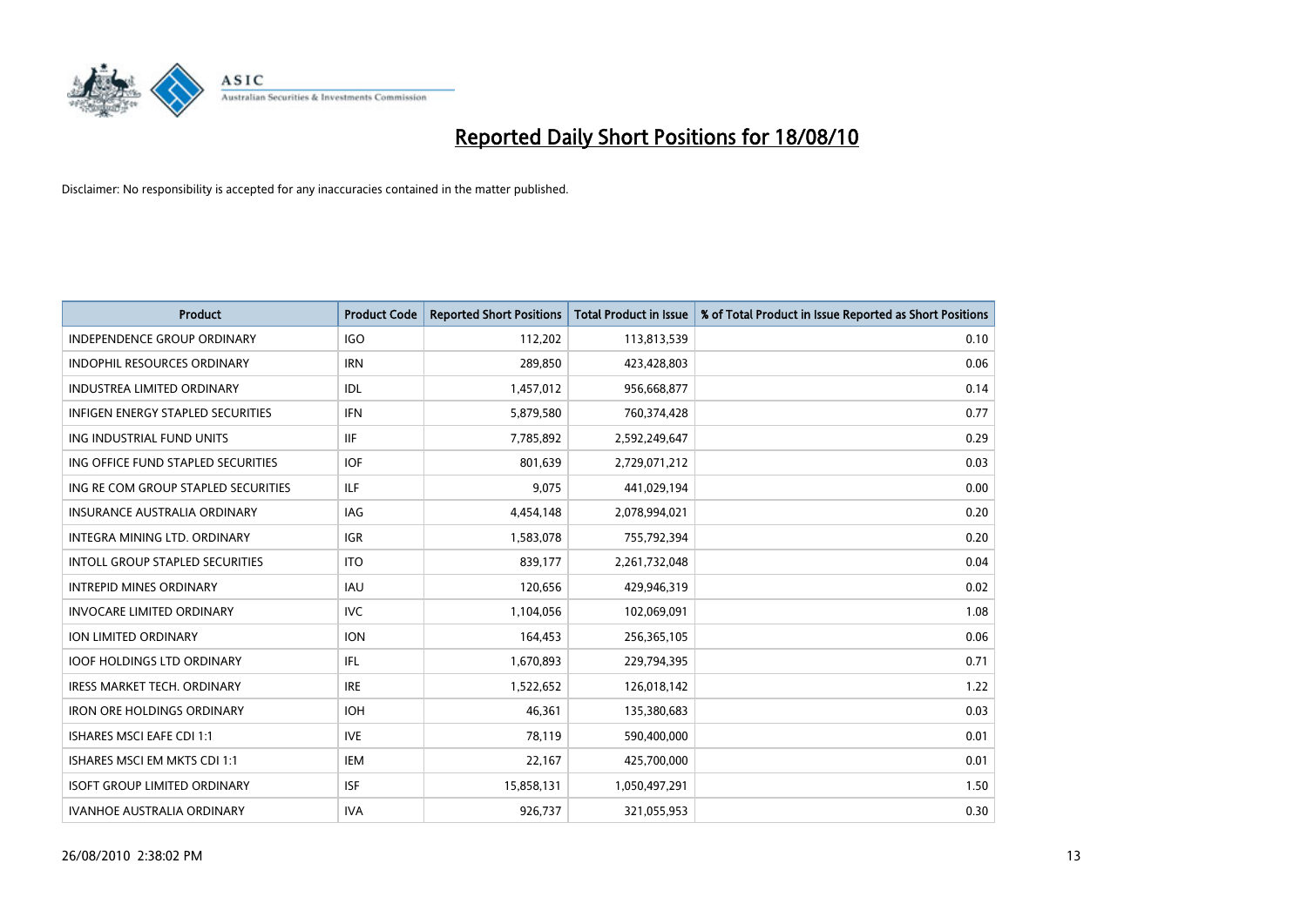

| <b>Product</b>                                  | <b>Product Code</b> | <b>Reported Short Positions</b> | Total Product in Issue | % of Total Product in Issue Reported as Short Positions |
|-------------------------------------------------|---------------------|---------------------------------|------------------------|---------------------------------------------------------|
| <b>JABIRU METALS LTD ORDINARY</b>               | <b>JML</b>          | 490,181                         | 552,619,180            | 0.08                                                    |
| <b>JAMES HARDIE INDUST CHESS DEPOSITARY INT</b> | <b>IHX</b>          | 14, 121, 279                    | 435,438,790            | 3.24                                                    |
| <b>JAMESON RESOURCES ORDINARY</b>               | JAL                 | 1,600,000                       | 63,885,910             | 2.50                                                    |
| <b>JB HI-FI LIMITED ORDINARY</b>                | <b>IBH</b>          | 5,108,407                       | 108,414,989            | 4.69                                                    |
| <b>KAGARA LTD ORDINARY</b>                      | KZL                 | 5,347,181                       | 674,489,717            | 0.80                                                    |
| KAROON GAS AUSTRALIA ORDINARY                   | <b>KAR</b>          | 196,185                         | 177,546,198            | 0.10                                                    |
| KATHMANDU HOLD LTD ORDINARY                     | <b>KMD</b>          | 968,017                         | 200,000,000            | 0.48                                                    |
| <b>KEYBRIDGE CAPITAL ORDINARY</b>               | <b>KBC</b>          | 5,999                           | 172,070,564            | 0.00                                                    |
| KIMBERLEY METALS LTD ORDINARY                   | <b>KBL</b>          | 2,609                           | 94,490,816             | 0.00                                                    |
| KINGSGATE CONSOLID, ORDINARY                    | <b>KCN</b>          | 379,478                         | 100,734,116            | 0.37                                                    |
| LEIGHTON HOLDINGS ORDINARY                      | LEI                 | 2,791,172                       | 300,692,299            | 0.92                                                    |
| LEND LEASE GROUP UNIT/ORD STAPLED               | LLC                 | 322,380                         | 565,558,754            | 0.05                                                    |
| LIHIR GOLD LIMITED. ORDINARY                    | LGL                 | 10,961,445                      | 2,368,729,935          | 0.46                                                    |
| LINC ENERGY LTD ORDINARY                        | <b>LNC</b>          | 636.814                         | 494,947,572            | 0.13                                                    |
| LYNAS CORPORATION ORDINARY                      | <b>LYC</b>          | 14,381,679                      | 1,655,499,093          | 0.87                                                    |
| MAC SERVICES (THE) ORDINARY                     | <b>MSL</b>          | 26.268                          | 165,966,692            | 0.01                                                    |
| MACARTHUR COAL ORDINARY                         | <b>MCC</b>          | 708,101                         | 254,333,109            | 0.27                                                    |
| <b>MACMAHON HOLDINGS ORDINARY</b>               | <b>MAH</b>          | 7,623,443                       | 733,711,705            | 1.04                                                    |
| MACO ATLAS ROADS GRP ORDINARY STAPLED           | <b>MOA</b>          | 3,678,307                       | 452,345,907            | 0.82                                                    |
| MACQUARIE GROUP LTD ORDINARY                    | <b>MOG</b>          | 5,475,722                       | 345,490,443            | 1.59                                                    |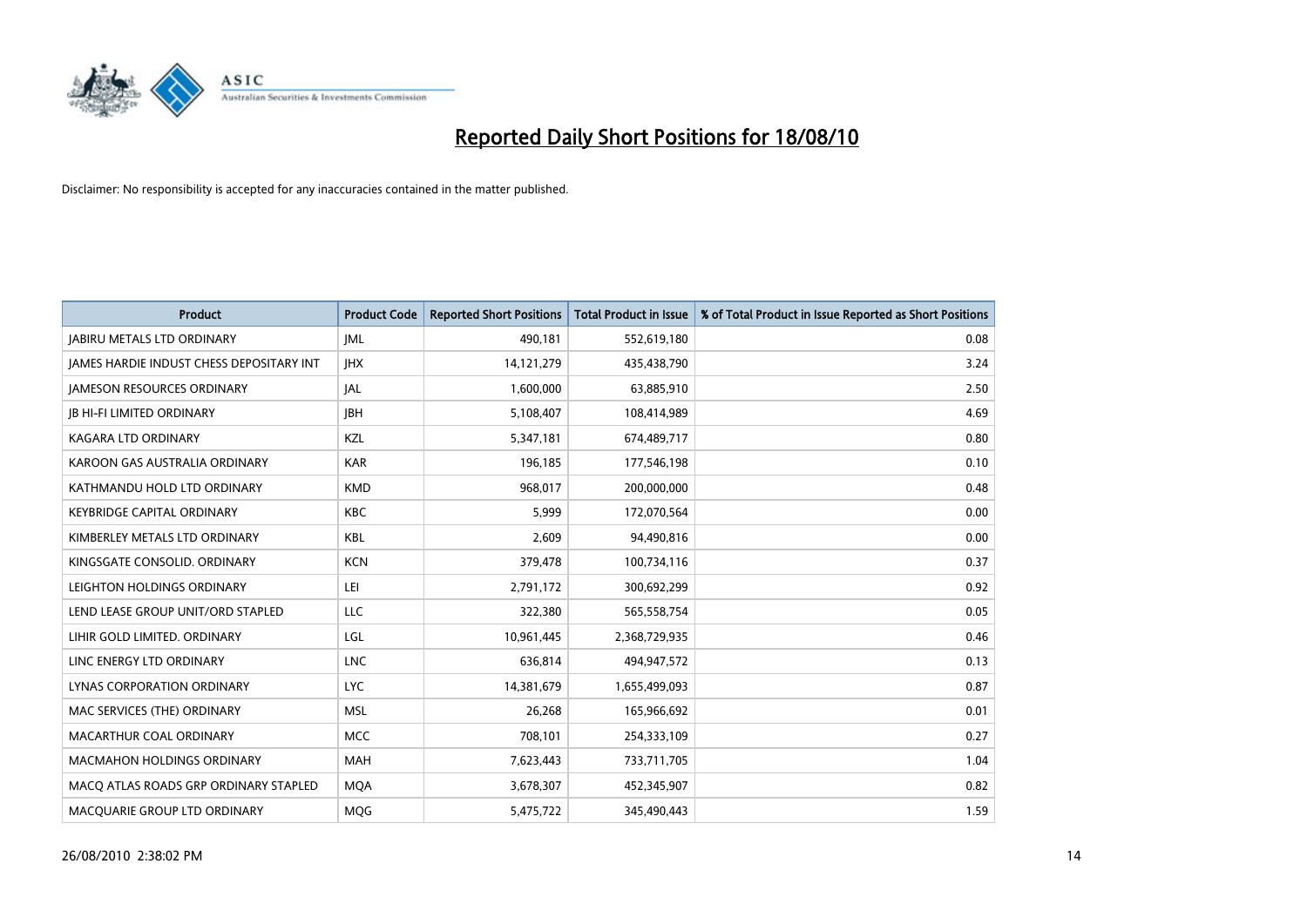

| <b>Product</b>                   | <b>Product Code</b> | <b>Reported Short Positions</b> | <b>Total Product in Issue</b> | % of Total Product in Issue Reported as Short Positions |
|----------------------------------|---------------------|---------------------------------|-------------------------------|---------------------------------------------------------|
| <b>MANTRA RESOURCES ORDINARY</b> | <b>MRU</b>          | 18.677                          | 130,229,188                   | 0.01                                                    |
| MAP GROUP STAPLED US PROHIBIT.   | <b>MAP</b>          | 5,501,137                       | 1,861,210,782                 | 0.27                                                    |
| <b>MARION ENERGY ORDINARY</b>    | <b>MAE</b>          | 374.994                         | 429,822,043                   | 0.09                                                    |
| MCPHERSON'S LTD ORDINARY         | <b>MCP</b>          | 8,228                           | 71,651,758                    | 0.01                                                    |
| MEDUSA MINING LTD ORDINARY       | <b>MML</b>          | 24,768                          | 187,584,911                   | 0.00                                                    |
| MELBOURNE IT LIMITED ORDINARY    | <b>MLB</b>          | 164,140                         | 79,572,767                    | 0.21                                                    |
| MEO AUSTRALIA LTD ORDINARY       | <b>MEO</b>          | 174,459                         | 477,220,955                   | 0.03                                                    |
| <b>MERMAID MARINE ORDINARY</b>   | <b>MRM</b>          | 273,135                         | 186,884,825                   | 0.15                                                    |
| MESOBLAST LIMITED ORDINARY       | <b>MSB</b>          | 1.461                           | 154,880,556                   | 0.00                                                    |
| METALS X LIMITED ORDINARY        | <b>MLX</b>          | 326,940                         | 1,365,661,782                 | 0.03                                                    |
| METCASH LIMITED ORDINARY         | <b>MTS</b>          | 18,039,605                      | 767,055,221                   | 2.34                                                    |
| METGASCO LIMITED ORDINARY        | <b>MEL</b>          | 235,435                         | 250,803,468                   | 0.09                                                    |
| MICLYN EXP OFFSHR ORDINARY       | <b>MIO</b>          | 199,999                         | 271,700,000                   | 0.07                                                    |
| MINARA RESOURCES ORDINARY        | <b>MRE</b>          | 2,968,561                       | 1,167,783,517                 | 0.24                                                    |
| MINCOR RESOURCES NL ORDINARY     | <b>MCR</b>          | 1,169,494                       | 200,184,686                   | 0.58                                                    |
| MINERAL DEPOSITS ORDINARY        | <b>MDL</b>          | 1,090,205                       | 580,576,525                   | 0.17                                                    |
| MINERAL RESOURCES. ORDINARY      | <b>MIN</b>          | 435,465                         | 166,853,768                   | 0.25                                                    |
| MIRABELA NICKEL LTD ORDINARY     | <b>MBN</b>          | 6,846,165                       | 367, 162, 725                 | 1.84                                                    |
| MIRVAC GROUP STAPLED SECURITIES  | <b>MGR</b>          | 3,650,275                       | 3,415,314,823                 | 0.10                                                    |
| MITCHELL COMMUNITCA. ORDINARY    | <b>MCU</b>          | 16,057                          | 301,761,208                   | 0.01                                                    |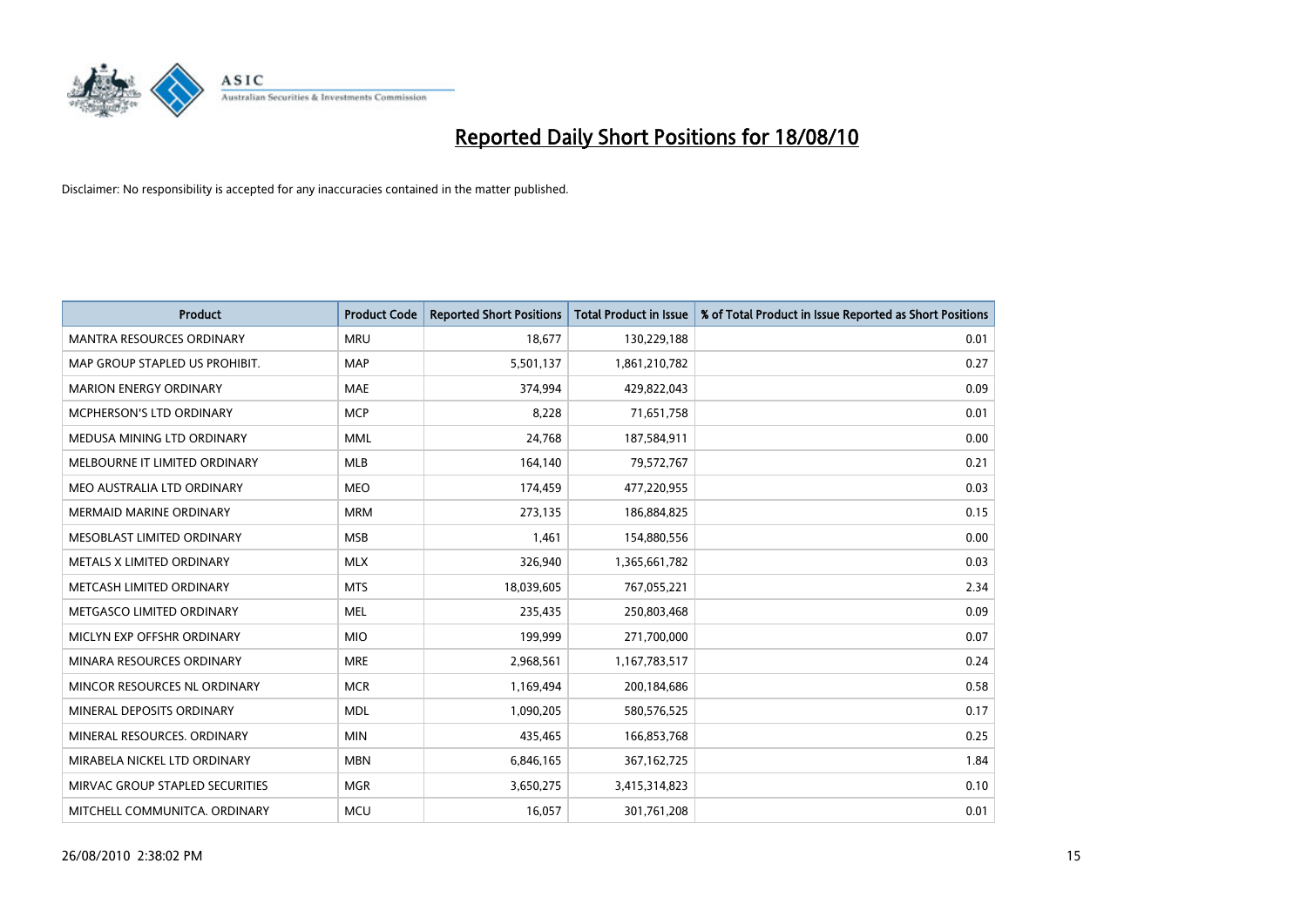

| <b>Product</b>                     | <b>Product Code</b> | <b>Reported Short Positions</b> | <b>Total Product in Issue</b> | % of Total Product in Issue Reported as Short Positions |
|------------------------------------|---------------------|---------------------------------|-------------------------------|---------------------------------------------------------|
| MOLOPO ENERGY LTD ORDINARY         | <b>MPO</b>          | 246.834                         | 250,972,584                   | 0.10                                                    |
| <b>MONADELPHOUS GROUP ORDINARY</b> | <b>MND</b>          | 1,247,862                       | 86,459,327                    | 1.45                                                    |
| MOSAIC OIL NL ORDINARY             | <b>MOS</b>          | 41,742                          | 821,710,775                   | 0.01                                                    |
| <b>MOUNT GIBSON IRON ORDINARY</b>  | <b>MGX</b>          | 2,280,996                       | 1,079,570,693                 | 0.21                                                    |
| MULTIPLEX SITES SITES              | <b>MXUPA</b>        | 64                              | 4,500,000                     | 0.00                                                    |
| MURCHISON METALS LTD ORDINARY      | <b>MMX</b>          | 2,918,433                       | 435,384,268                   | 0.66                                                    |
| MYER HOLDINGS LTD ORDINARY         | <b>MYR</b>          | 15,673,089                      | 581,517,884                   | 2.67                                                    |
| <b>MYSTATE LIMITED ORDINARY</b>    | <b>MYS</b>          | 1,400                           | 67,411,055                    | 0.00                                                    |
| NATIONAL AUST, BANK ORDINARY       | <b>NAB</b>          | 8,233,573                       | 2,133,245,479                 | 0.39                                                    |
| NAVITAS LIMITED ORDINARY           | <b>NVT</b>          | 841,332                         | 342,361,526                   | 0.24                                                    |
| NEPTUNE MARINE ORDINARY            | <b>NMS</b>          | 961,423                         | 429,842,672                   | 0.21                                                    |
| NEW HOPE CORPORATION ORDINARY      | <b>NHC</b>          | 353,487                         | 827,730,549                   | 0.05                                                    |
| NEWCREST MINING ORDINARY           | <b>NCM</b>          | 25,833,316                      | 483,499,363                   | 5.35                                                    |
| NEWS CORP A NON-VOTING CDI         | <b>NWSLV</b>        | 500,430                         | 1,824,472,286                 | 0.02                                                    |
| NEWS CORP B VOTING CDI             | <b>NWS</b>          | 7,646,181                       | 798,520,953                   | 0.94                                                    |
| NEXBIS LIMITED ORDINARY            | <b>NBS</b>          | 63,733                          | 498,972,940                   | 0.01                                                    |
| NEXUS ENERGY LIMITED ORDINARY      | <b>NXS</b>          | 4,754,796                       | 988,257,304                   | 0.47                                                    |
| NIB HOLDINGS LIMITED ORDINARY      | <b>NHF</b>          | 473,655                         | 495,431,427                   | 0.09                                                    |
| NICK SCALI LIMITED ORDINARY        | <b>NCK</b>          | 35,846                          | 81,000,000                    | 0.04                                                    |
| NIDO PETROLEUM ORDINARY            | <b>NDO</b>          | 6,633,131                       | 1,080,658,378                 | 0.61                                                    |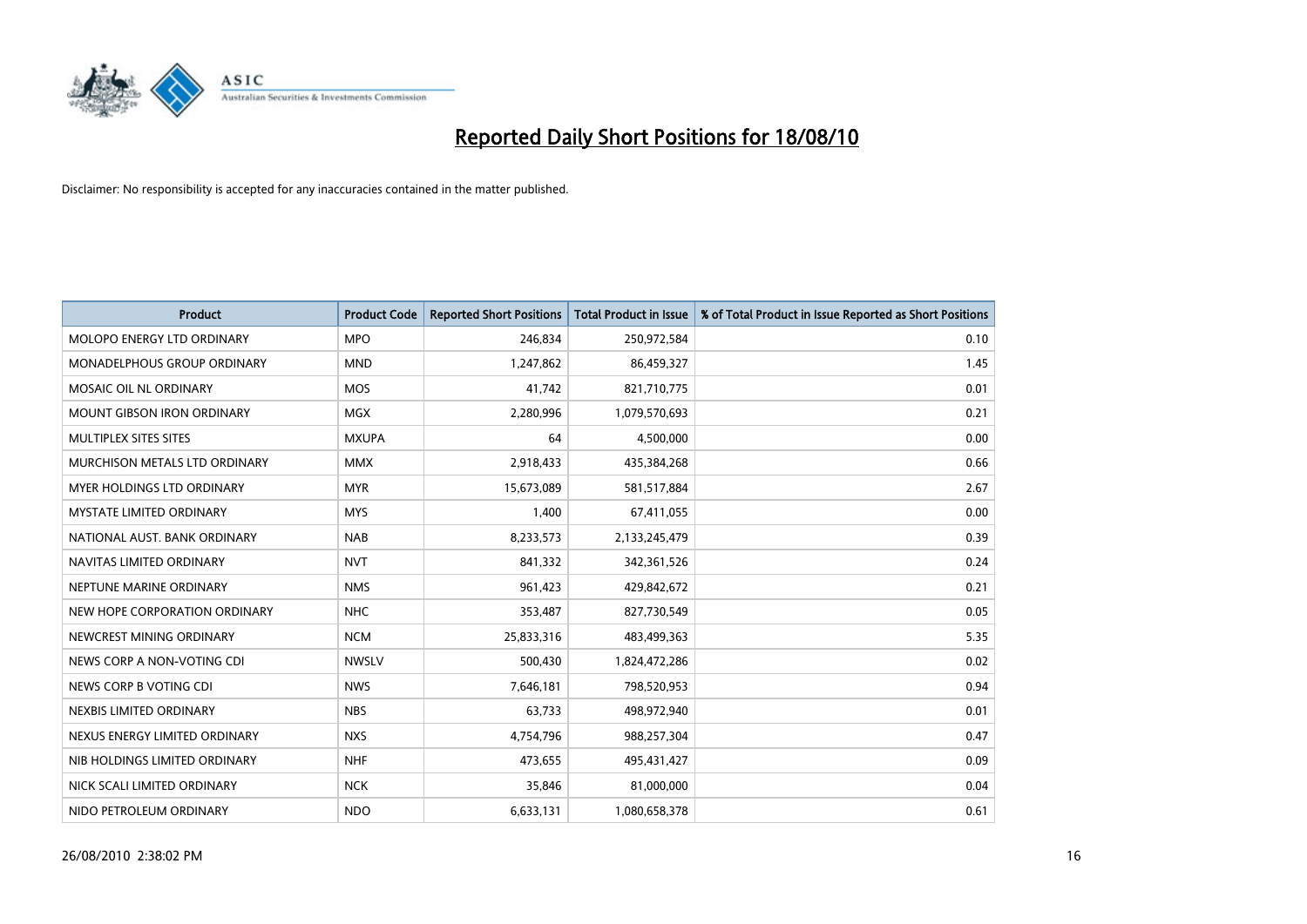

| <b>Product</b>                        | <b>Product Code</b> | <b>Reported Short Positions</b> | <b>Total Product in Issue</b> | % of Total Product in Issue Reported as Short Positions |
|---------------------------------------|---------------------|---------------------------------|-------------------------------|---------------------------------------------------------|
| NKWE PLATINUM 10C US COMMON           | <b>NKP</b>          | 55,766                          | 559,451,184                   | 0.01                                                    |
| NORTHERN CREST ORDINARY               | <b>NOC</b>          | 24,345                          | 116,074,781                   | 0.02                                                    |
| NORTHERN IRON LTD ORDINARY            | <b>NFE</b>          | 782,741                         | 292,204,786                   | 0.25                                                    |
| NORTHERN STAR ORDINARY                | <b>NST</b>          | 174,800                         | 254,837,288                   | 0.07                                                    |
| NRW HOLDINGS LIMITED ORDINARY         | <b>NWH</b>          | 145,616                         | 251,223,000                   | 0.06                                                    |
| NUFARM LIMITED ORDINARY               | <b>NUF</b>          | 3,339,062                       | 261,775,731                   | 1.27                                                    |
| OAKTON LIMITED ORDINARY               | <b>OKN</b>          | 521,364                         | 91,997,235                    | 0.56                                                    |
| OCEANAGOLD CORP. CHESS DEPOSITARY INT | <b>OGC</b>          | 440,147                         | 228,198,170                   | 0.20                                                    |
| OCEANIA CAPITAL LTD ORDINARY          | <b>OCP</b>          | 2,500                           | 91,921,295                    | 0.00                                                    |
| OIL SEARCH LTD ORDINARY               | <b>OSH</b>          | 6,816,729                       | 1,308,279,222                 | 0.49                                                    |
| OM HOLDINGS LIMITED ORDINARY          | <b>OMH</b>          | 789,134                         | 498,485,150                   | 0.14                                                    |
| <b>ONESTEEL LIMITED ORDINARY</b>      | OST                 | 6,755,015                       | 1,331,583,166                 | 0.48                                                    |
| ORICA LIMITED ORDINARY                | ORI                 | 1,644,247                       | 362,100,430                   | 0.44                                                    |
| ORIGIN ENERGY ORDINARY                | ORG                 | 2,323,722                       | 880,683,872                   | 0.23                                                    |
| OTTO ENERGY LIMITED ORDINARY          | <b>OEL</b>          | 109,204                         | 1,134,540,071                 | 0.01                                                    |
| OZ MINERALS ORDINARY                  | OZL                 | 68,146,928                      | 3,121,339,730                 | 2.18                                                    |
| PACIFIC BRANDS ORDINARY               | PBG                 | 7,926,438                       | 931,386,248                   | 0.86                                                    |
| PALADIN ENERGY LTD ORDINARY           | <b>PDN</b>          | 20,294,416                      | 717,892,802                   | 2.82                                                    |
| PAN PACIFIC PETROL. ORDINARY          | PPP                 | 144,244                         | 588,612,110                   | 0.02                                                    |
| PANAUST LIMITED ORDINARY              | <b>PNA</b>          | 12,005,069                      | 2,954,125,529                 | 0.40                                                    |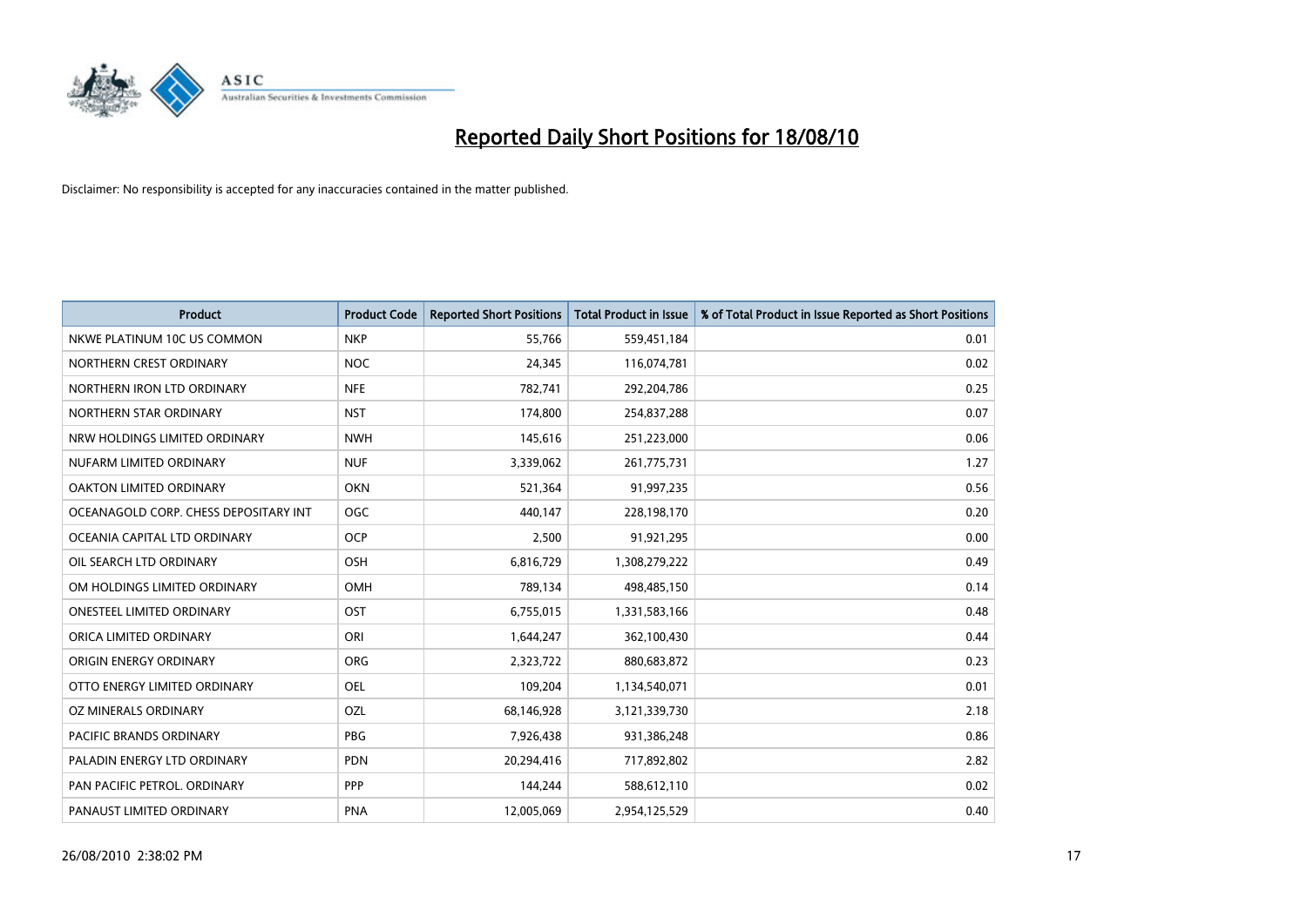

| <b>Product</b>                          | <b>Product Code</b> | <b>Reported Short Positions</b> | <b>Total Product in Issue</b> | % of Total Product in Issue Reported as Short Positions |
|-----------------------------------------|---------------------|---------------------------------|-------------------------------|---------------------------------------------------------|
| PANORAMIC RESOURCES ORDINARY            | PAN                 | 46,814                          | 205,262,842                   | 0.02                                                    |
| PAPERLINX LIMITED ORDINARY              | <b>PPX</b>          | 17,724,164                      | 603,580,761                   | 2.93                                                    |
| PAPERLINX SPS TRUST STEP UP PERP. PREF. | <b>PXUPA</b>        | 5,000                           | 2,850,000                     | 0.18                                                    |
| PATTIES FOODS LTD ORDINARY              | PFL                 |                                 | 138,908,853                   | 0.00                                                    |
| PEET LIMITED ORDINARY                   | <b>PPC</b>          | 562,532                         | 300,681,486                   | 0.19                                                    |
| PENINSULA MINERALS ORDINARY             | <b>PEN</b>          | 5,000                           | 1,629,749,898                 | 0.00                                                    |
| PERILYA LIMITED ORDINARY                | <b>PEM</b>          | 1,017,883                       | 526,075,563                   | 0.19                                                    |
| PERPETUAL LIMITED ORDINARY              | PPT                 | 2,452,298                       | 43,417,478                    | 5.63                                                    |
| PERSEUS MINING LTD ORDINARY             | PRU                 | 117,467                         | 421,282,088                   | 0.02                                                    |
| PETSEC ENERGY ORDINARY                  | <b>PSA</b>          | 223,332                         | 231,283,622                   | 0.10                                                    |
| PHARMAXIS LTD ORDINARY                  | <b>PXS</b>          | 1,187,197                       | 225,721,734                   | 0.54                                                    |
| PHOTON GROUP LTD ORDINARY               | <b>PGA</b>          | 1,171,115                       | 187,440,645                   | 0.62                                                    |
| PIKE RIVER COAL ORDINARY                | <b>PRC</b>          | 376,320                         | 405,301,433                   | 0.09                                                    |
| PLATINUM ASSET ORDINARY                 | <b>PTM</b>          | 3,340,015                       | 561,347,878                   | 0.58                                                    |
| PLATINUM AUSTRALIA ORDINARY             | <b>PLA</b>          | 5,952,045                       | 321,130,521                   | 1.86                                                    |
| PLATINUM CAPITAL LTD ORDINARY           | <b>PMC</b>          |                                 | 162,258,814                   | 0.00                                                    |
| PMP LIMITED ORDINARY                    | <b>PMP</b>          | 1,231,748                       | 335,338,483                   | 0.36                                                    |
| PORT BOUVARD LIMITED ORDINARY           | PBD                 | 6.754                           | 593,868,295                   | 0.00                                                    |
| PREMIER INVESTMENTS ORDINARY            | <b>PMV</b>          | 71,819                          | 155,030,045                   | 0.04                                                    |
| PRIMARY HEALTH CARE ORDINARY            | <b>PRY</b>          | 9,382,534                       | 491,428,342                   | 1.91                                                    |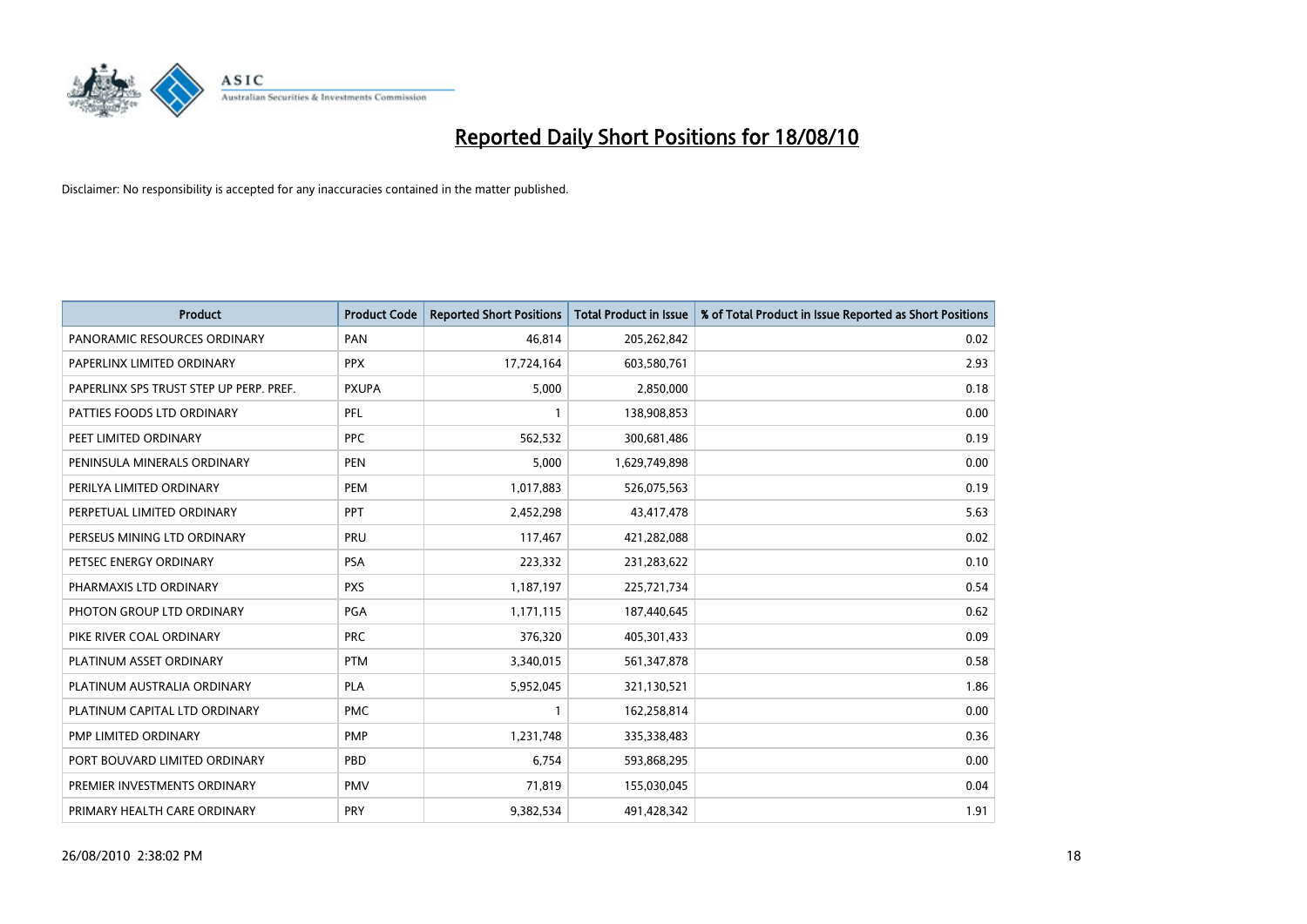

| <b>Product</b>                       | <b>Product Code</b> | <b>Reported Short Positions</b> | <b>Total Product in Issue</b> | % of Total Product in Issue Reported as Short Positions |
|--------------------------------------|---------------------|---------------------------------|-------------------------------|---------------------------------------------------------|
| PRIME INFR GROUP. STAPLED SECURITIES | PIH                 | 1,122,542                       | 351,776,795                   | 0.31                                                    |
| PRIME MEDIA GRP LTD ORDINARY         | <b>PRT</b>          | 159,603                         | 366,330,303                   | 0.04                                                    |
| PRIMEAG AUSTRALIA ORDINARY           | PAG                 | 345,627                         | 150,569,976                   | 0.24                                                    |
| PROGEN PHARMACEUTIC ORDINARY         | <b>PGL</b>          | 151,596                         | 24,709,097                    | 0.61                                                    |
| PROGRAMMED ORDINARY                  | <b>PRG</b>          | 374,740                         | 118,169,908                   | 0.32                                                    |
| <b>PSIVIDA CORP CDI 1:1</b>          | <b>PVA</b>          | 6,878                           | 7,849,757                     | 0.09                                                    |
| <b>QANTAS AIRWAYS ORDINARY</b>       | QAN                 | 27,831,045                      | 2,265,123,620                 | 1.23                                                    |
| OBE INSURANCE GROUP ORDINARY         | <b>OBE</b>          | 17,854,223                      | 1,035,071,131                 | 1.73                                                    |
| RAMELIUS RESOURCES ORDINARY          | <b>RMS</b>          | 12,533                          | 291,200,265                   | 0.00                                                    |
| RAMSAY HEALTH CARE ORDINARY          | <b>RHC</b>          | 1,637,270                       | 202,081,252                   | 0.79                                                    |
| RANGE RESOURCES LTD ORDINARY         | <b>RRS</b>          | 1,250,000                       | 1,052,019,983                 | 0.12                                                    |
| <b>RCR TOMLINSON ORDINARY</b>        | <b>RCR</b>          | 68.067                          | 131,860,172                   | 0.05                                                    |
| <b>REA GROUP ORDINARY</b>            | <b>REA</b>          | 4,257                           | 128,439,366                   | 0.00                                                    |
| <b>RED FORK ENERGY ORDINARY</b>      | <b>RFE</b>          | 7,696                           | 139,535,000                   | 0.01                                                    |
| <b>REDFLEX HOLDINGS ORDINARY</b>     | <b>RDF</b>          | 23,328                          | 110,010,757                   | 0.02                                                    |
| REED RESOURCES LTD ORDINARY          | <b>RDR</b>          | 268,205                         | 192,271,768                   | 0.14                                                    |
| <b>REGIS RESOURCES ORDINARY</b>      | <b>RRL</b>          | 207,006                         | 414,452,125                   | 0.05                                                    |
| RESMED INC BONUS CDI DEF             | <b>RMDBN</b>        | 1,324,134                       | 760,000,000                   | 0.17                                                    |
| RESMED INC CDI 10:1                  | <b>RMD</b>          | 2,782,494                       | 772,670,160                   | 0.35                                                    |
| RESOLUTE MINING ORDINARY             | <b>RSG</b>          | 473,689                         | 392,736,732                   | 0.12                                                    |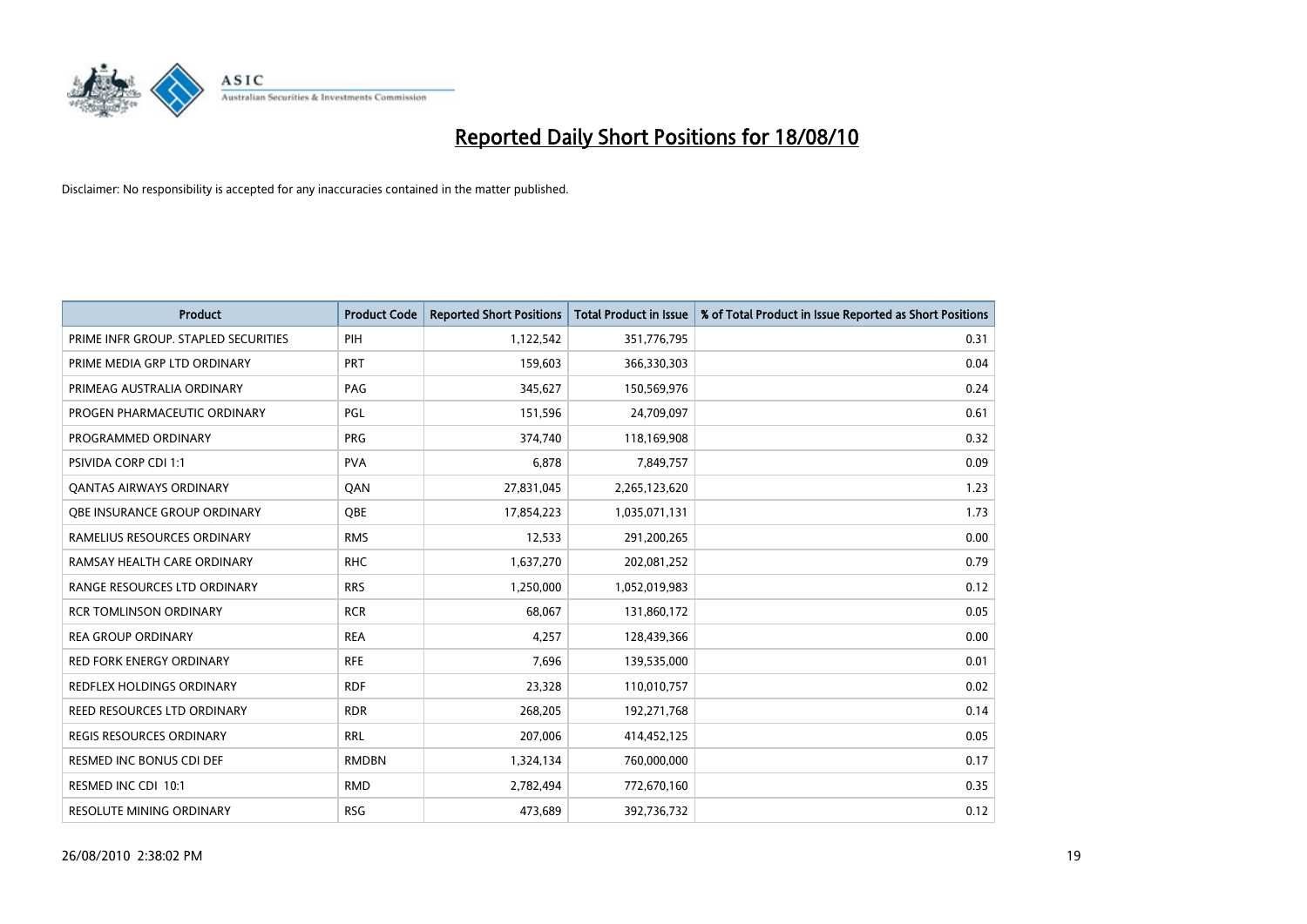

| <b>Product</b>                      | <b>Product Code</b> | <b>Reported Short Positions</b> | <b>Total Product in Issue</b> | % of Total Product in Issue Reported as Short Positions |
|-------------------------------------|---------------------|---------------------------------|-------------------------------|---------------------------------------------------------|
| <b>RESOURCE GENERATION ORDINARY</b> | <b>RES</b>          | 157,911                         | 164,412,477                   | 0.10                                                    |
| REVERSE CORP LIMITED ORDINARY       | <b>REF</b>          | 25,141                          | 92,382,175                    | 0.03                                                    |
| <b>RHG LIMITED ORDINARY</b>         | <b>RHG</b>          | 13,020                          | 317,910,688                   | 0.00                                                    |
| <b>RIDLEY CORPORATION ORDINARY</b>  | <b>RIC</b>          | 53,937                          | 307,817,071                   | 0.02                                                    |
| RIO TINTO LIMITED ORDINARY          | <b>RIO</b>          | 13,840,763                      | 606,831,240                   | 2.24                                                    |
| <b>RIVERCITY MOTORWAY STAPLED</b>   | <b>RCY</b>          | 4,204,803                       | 957,010,115                   | 0.43                                                    |
| RIVERSDALE MINING ORDINARY          | <b>RIV</b>          | 1,162,436                       | 236,013,688                   | 0.48                                                    |
| ROC OIL COMPANY ORDINARY            | <b>ROC</b>          | 1,150,271                       | 713,154,560                   | 0.16                                                    |
| SAI GLOBAL LIMITED ORDINARY         | SAI                 | 46,826                          | 192,253,351                   | 0.02                                                    |
| SALMAT LIMITED ORDINARY             | <b>SLM</b>          | 95,615                          | 159,131,983                   | 0.06                                                    |
| SANDFIRE RESOURCES ORDINARY         | <b>SFR</b>          | 30,823                          | 131,534,760                   | 0.02                                                    |
| <b>SANTOS LTD ORDINARY</b>          | <b>STO</b>          | 1,972,338                       | 832,568,323                   | 0.21                                                    |
| SARACEN MINERAL ORDINARY            | <b>SAR</b>          | 106,424                         | 491,818,083                   | 0.02                                                    |
| SEDGMAN LIMITED ORDINARY            | <b>SDM</b>          | 150,000                         | 205,986,681                   | 0.07                                                    |
| SEEK LIMITED ORDINARY               | <b>SEK</b>          | 4,858,454                       | 336,584,488                   | 1.42                                                    |
| SENETAS CORPORATION ORDINARY        | <b>SEN</b>          | 756,999                         | 461,522,263                   | 0.16                                                    |
| SERVCORP LIMITED ORDINARY           | SRV                 | 104,655                         | 98,440,807                    | 0.10                                                    |
| SERVICE STREAM ORDINARY             | <b>SSM</b>          | 344,663                         | 283,418,867                   | 0.12                                                    |
| SEVEN GROUP HOLDINGS ORDINARY       | <b>SVW</b>          | 1,211,813                       | 305,410,281                   | 0.39                                                    |
| SIGMA PHARMACEUTICAL ORDINARY       | SIP                 | 11,537,960                      | 1,178,626,572                 | 0.98                                                    |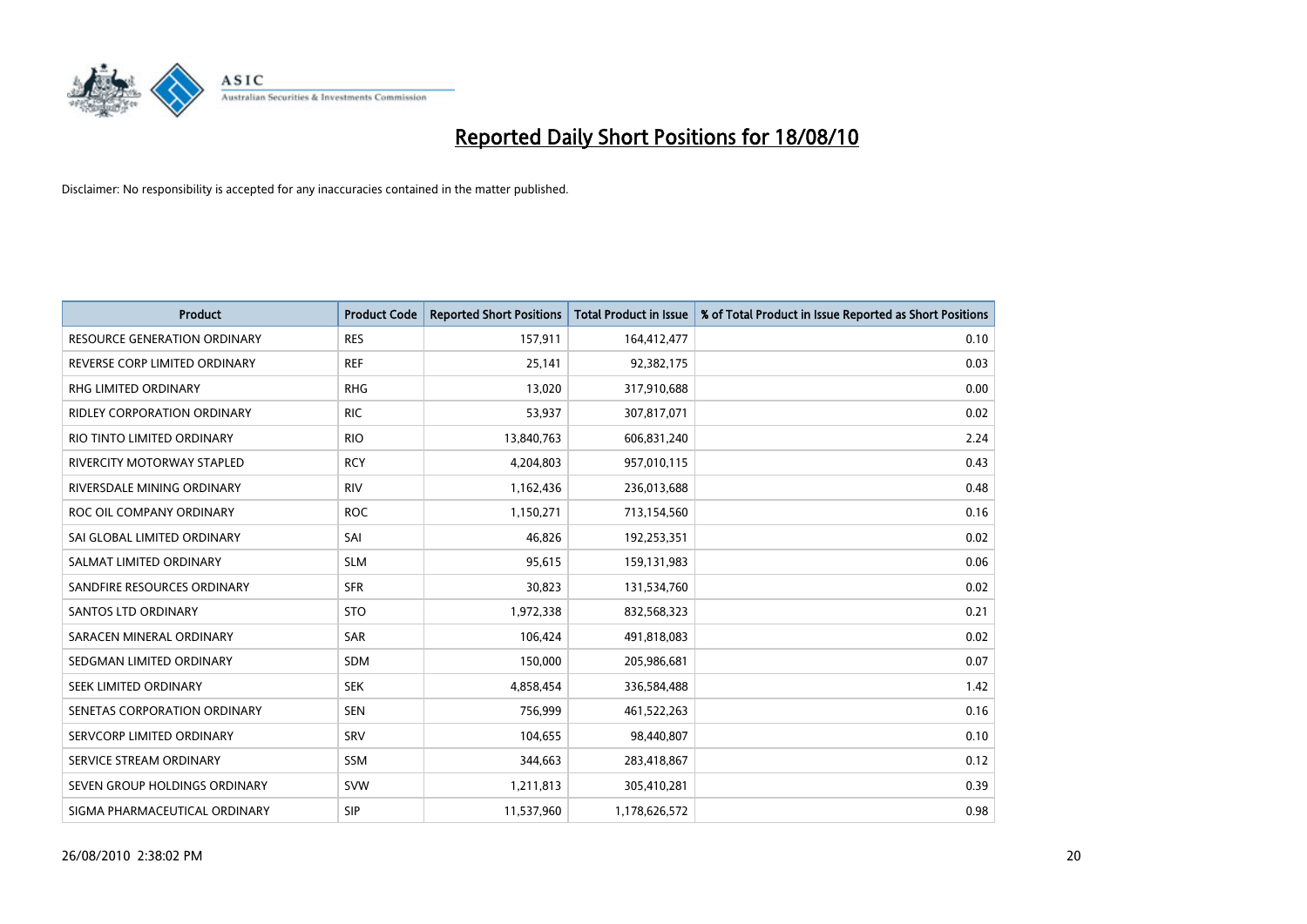

| <b>Product</b>                           | <b>Product Code</b> | <b>Reported Short Positions</b> | <b>Total Product in Issue</b> | % of Total Product in Issue Reported as Short Positions |
|------------------------------------------|---------------------|---------------------------------|-------------------------------|---------------------------------------------------------|
| SILEX SYSTEMS ORDINARY                   | <b>SLX</b>          | 176,748                         | 149,296,747                   | 0.11                                                    |
| SILVER LAKE RESOURCE ORDINARY            | <b>SLR</b>          | 108,895                         | 178,757,838                   | 0.07                                                    |
| SIMS METAL MGMT LTD ORDINARY             | <b>SGM</b>          | 2,036,773                       | 203,891,295                   | 1.00                                                    |
| SINGAPORE TELECOMM. CHESS DEPOSITARY INT | <b>SGT</b>          | 5,342,041                       | 404,134,884                   | 1.34                                                    |
| SKILLED GROUP LTD ORDINARY               | <b>SKE</b>          | 120,500                         | 190,738,408                   | 0.06                                                    |
| SKY CITY ENTERTAIN, ORDINARY             | <b>SKC</b>          | 7,230,087                       | 575,114,687                   | 1.26                                                    |
| <b>SKY NETWORK ORDINARY</b>              | <b>SKT</b>          | 867,690                         | 389,139,785                   | 0.22                                                    |
| SMS MANAGEMENT, ORDINARY                 | <b>SMX</b>          | 18,178                          | 67,182,500                    | 0.03                                                    |
| SONIC HEALTHCARE ORDINARY                | <b>SHL</b>          | 3,608,447                       | 388,429,875                   | 0.93                                                    |
| SOUL PATTINSON (W.H) ORDINARY            | SOL                 | 4,106                           | 238,640,580                   | 0.00                                                    |
| SP AUSNET STAPLED SECURITIES             | <b>SPN</b>          | 5,918,323                       | 2,748,353,504                 | 0.22                                                    |
| SPARK INFRASTRUCTURE STAPLED SECURITIES  | SKI                 | 6,402,177                       | 1,031,911,394                 | 0.61                                                    |
| SPDR 200 FUND ETF UNITS                  | <b>STW</b>          | 12,157                          | 58,028,081                    | 0.02                                                    |
| SPECIALTY FASHION ORDINARY               | SFH                 | 1,874,871                       | 190,964,693                   | 0.98                                                    |
| SPHERE MINERALS LTD ORDINARY             | SPH                 | 75.000                          | 171,348,151                   | 0.04                                                    |
| SPOTLESS GROUP LTD ORDINARY              | <b>SPT</b>          | 858,525                         | 259,309,656                   | 0.33                                                    |
| ST BARBARA LIMITED ORDINARY              | SBM                 | 28,469,715                      | 1,953,168,407                 | 1.45                                                    |
| STAGING CONNECTIONS ORDINARY             | <b>STG</b>          | 2,917,189                       | 783,175,134                   | 0.37                                                    |
| STH AMERICAN COR LTD ORDINARY            | SAY                 | 9,200                           | 206,832,027                   | 0.00                                                    |
| STHN CROSS MEDIA ORDINARY                | <b>SXL</b>          | 110,674                         | 378,827,750                   | 0.03                                                    |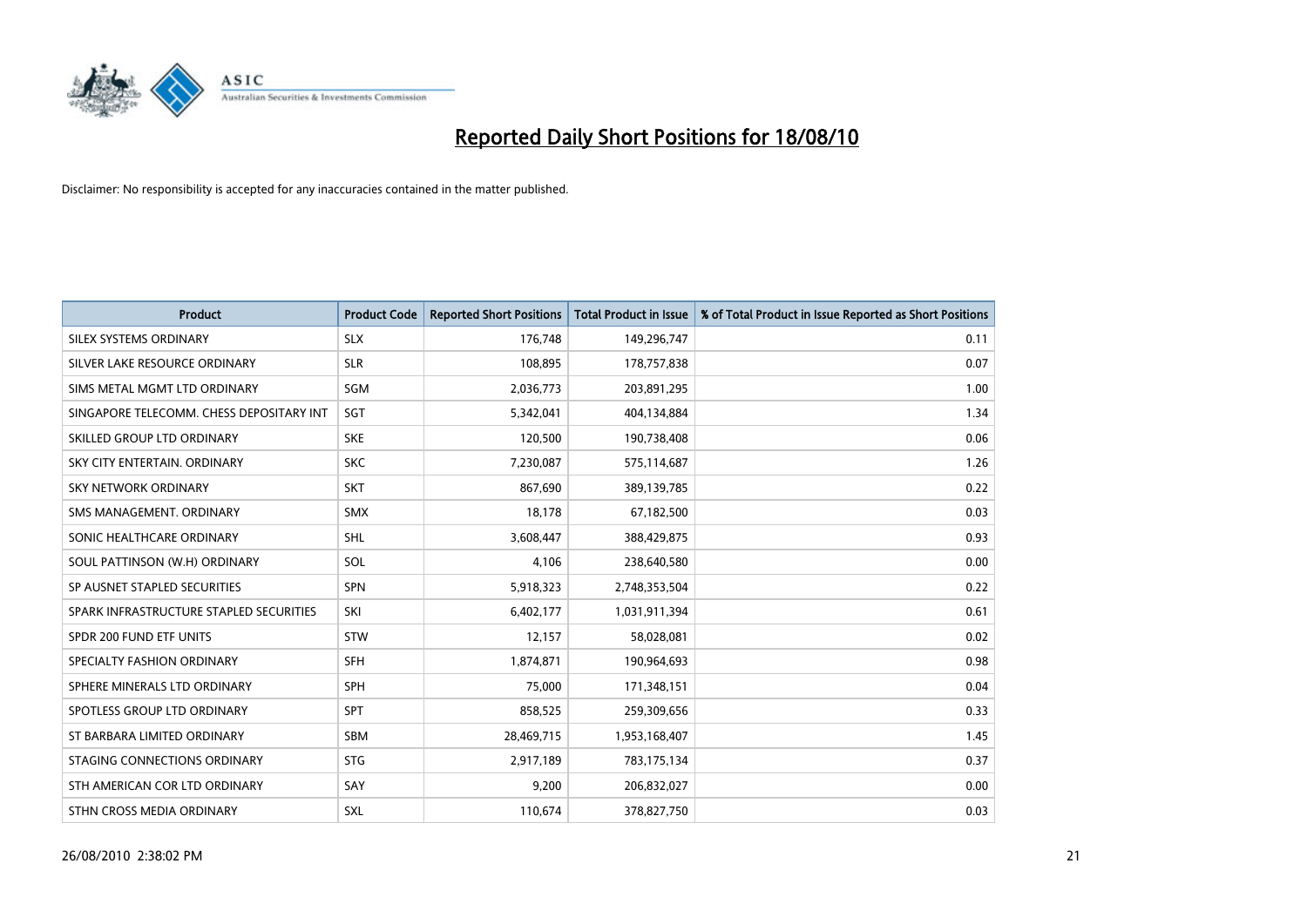

| <b>Product</b>                      | <b>Product Code</b> | <b>Reported Short Positions</b> | <b>Total Product in Issue</b> | % of Total Product in Issue Reported as Short Positions |
|-------------------------------------|---------------------|---------------------------------|-------------------------------|---------------------------------------------------------|
| STOCKLAND UNITS/ORD STAPLED         | SGP                 | 13,895,567                      | 2,383,036,717                 | 0.58                                                    |
| STRAITS RESOURCES ORDINARY          | SRL                 | 3,333,264                       | 255,203,613                   | 1.31                                                    |
| STW COMMUNICATIONS ORDINARY         | SGN                 | 178,099                         | 364,310,964                   | 0.04                                                    |
| SUNCORP-METWAY, ORDINARY            | <b>SUN</b>          | 3,251,050                       | 1,281,390,524                 | 0.24                                                    |
| SUNDANCE RESOURCES ORDINARY         | <b>SDL</b>          | 16,263,284                      | 2,709,995,932                 | 0.58                                                    |
| SUNLAND GROUP LTD ORDINARY          | <b>SDG</b>          | 161,562                         | 251,107,692                   | 0.05                                                    |
| SUPER CHEAP AUTO GRP ORDINARY       | <b>SUL</b>          | 284,576                         | 127,532,302                   | 0.22                                                    |
| SWICK MINING ORDINARY               | <b>SWK</b>          | 1,548                           | 236,724,970                   | 0.00                                                    |
| SYMEX HOLDINGS ORDINARY             | SYM                 | 6,633                           | 125,037,628                   | 0.01                                                    |
| TABCORP HOLDINGS LTD ORDINARY       | <b>TAH</b>          | 14,483,350                      | 612,625,759                   | 2.36                                                    |
| <b>TALENT2 INTERNATION ORDINARY</b> | <b>TWO</b>          | 7                               | 141,174,846                   | 0.00                                                    |
| TAP OIL LIMITED ORDINARY            | <b>TAP</b>          | 11,802                          | 156,485,921                   | 0.01                                                    |
| TASSAL GROUP LIMITED ORDINARY       | <b>TGR</b>          | 3,329,776                       | 144,197,882                   | 2.30                                                    |
| <b>TATTS GROUP LTD ORDINARY</b>     | <b>TTS</b>          | 7,562,151                       | 1,281,937,479                 | 0.61                                                    |
| <b>TECHNOLOGY ONE ORDINARY</b>      | <b>TNE</b>          | 56,193                          | 300,303,455                   | 0.02                                                    |
| TELECOM CORPORATION ORDINARY        | <b>TEL</b>          | 44,293,127                      | 1,920,694,831                 | 2.27                                                    |
| TELSTRA CORPORATION, ORDINARY       | <b>TLS</b>          | 80,628,999                      | 12,443,074,357                | 0.65                                                    |
| TEN NETWORK HOLDINGS ORDINARY       | <b>TEN</b>          | 7,162,587                       | 1,045,236,720                 | 0.68                                                    |
| TFS CORPORATION LTD ORDINARY        | <b>TFC</b>          | 69,729                          | 227,360,909                   | 0.03                                                    |
| THE REJECT SHOP ORDINARY            | <b>TRS</b>          | 12,474                          | 26,033,570                    | 0.05                                                    |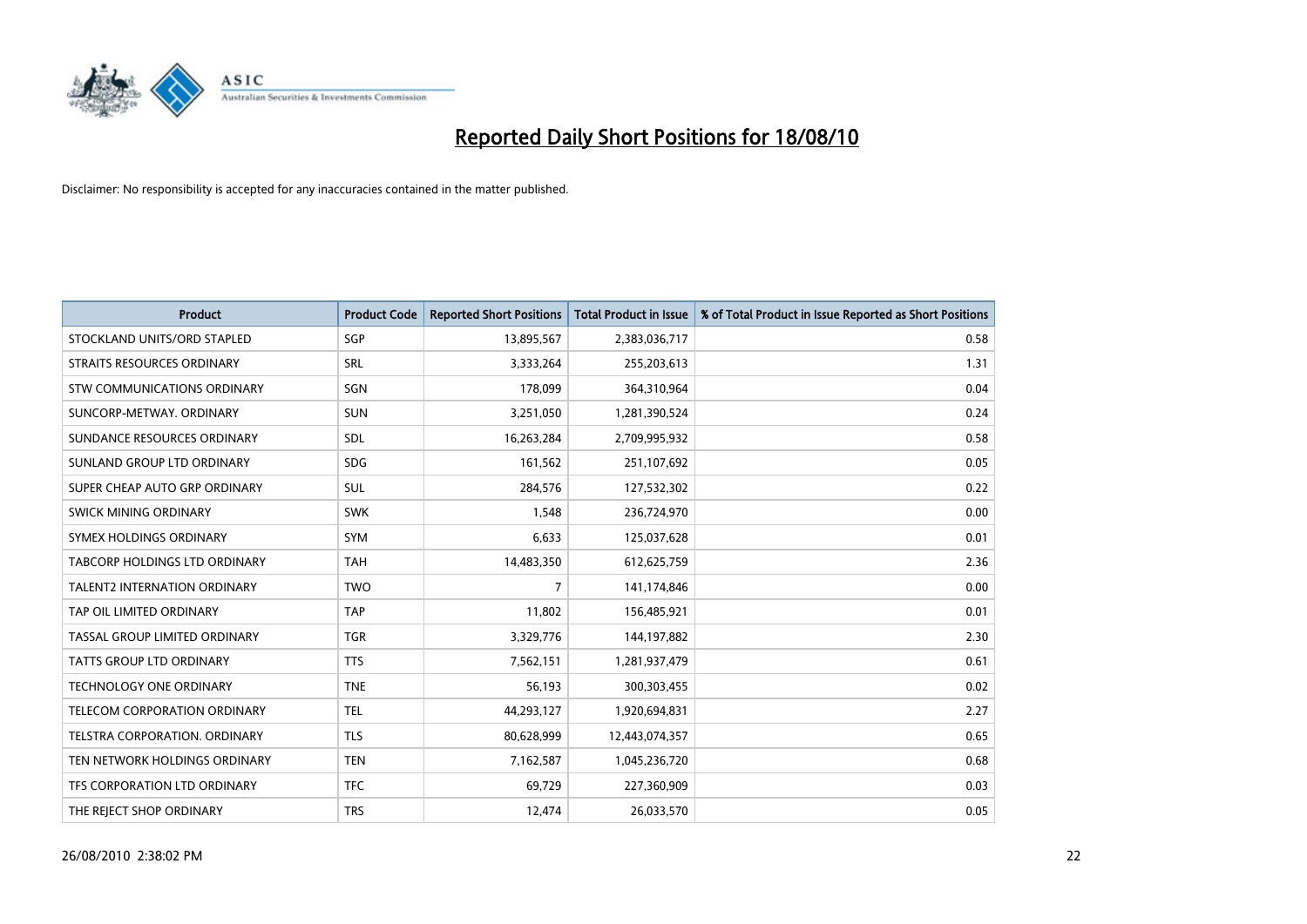

| <b>Product</b>                            | <b>Product Code</b> | <b>Reported Short Positions</b> | Total Product in Issue | % of Total Product in Issue Reported as Short Positions |
|-------------------------------------------|---------------------|---------------------------------|------------------------|---------------------------------------------------------|
| THOR MINING PLC CHESS DEPOSITARY          | <b>THR</b>          | 2,307                           | 200,247,701            | 0.00                                                    |
| THORN GROUP LIMITED ORDINARY              | <b>TGA</b>          | 2,360                           | 129,441,655            | 0.00                                                    |
| TIMBERCORP LIMITED ORDINARY               | <b>TIM</b>          | 2,752,682                       | 352,071,429            | 0.78                                                    |
| TISHMAN SPEYER UNITS                      | <b>TSO</b>          | 50,647                          | 338,440,904            | 0.01                                                    |
| TNG LIMITED ORDINARY                      | <b>TNG</b>          | 4,321                           | 258,055,076            | 0.00                                                    |
| TOLL HOLDINGS LTD ORDINARY                | <b>TOL</b>          | 10,178,554                      | 702,867,609            | 1.45                                                    |
| TORO ENERGY LIMITED ORDINARY              | <b>TOE</b>          | 35,404                          | 964,936,676            | 0.00                                                    |
| <b>TOWER AUSTRALIA ORDINARY</b>           | <b>TAL</b>          | 1,419,266                       | 415,928,881            | 0.33                                                    |
| TOWER LIMITED ORDINARY                    | <b>TWR</b>          | 689,519                         | 260,631,787            | 0.26                                                    |
| TOX FREE SOLUTIONS ORDINARY               | <b>TOX</b>          | 92,797                          | 91,765,500             | 0.09                                                    |
| TPG TELECOM LIMITED ORDINARY              | <b>TPM</b>          | 466,165                         | 767,849,104            | 0.06                                                    |
| TRANSFIELD SERV INFR STAPLED SECURITIES   | <b>TSI</b>          | 351,500                         | 432,184,488            | 0.08                                                    |
| TRANSFIELD SERVICES ORDINARY              | <b>TSE</b>          | 100,799                         | 414,278,904            | 0.03                                                    |
| TRANSPACIFIC INDUST, ORDINARY             | <b>TPI</b>          | 12,571,920                      | 960,638,735            | 1.29                                                    |
| TRANSURBAN GROUP TRIPLE STAPLED SEC.      | <b>TCL</b>          | 7,488,275                       | 1,414,667,986          | 0.52                                                    |
| TRINITY GROUP STAPLED SECURITIES          | <b>TCO</b>          | 3,419                           | 231,701,539            | 0.00                                                    |
| TROY RESOURCES NL ORDINARY                | <b>TRY</b>          | 96,715                          | 87,474,323             | 0.11                                                    |
| UGL LIMITED ORDINARY                      | UGL                 | 4,612,508                       | 165,928,705            | 2.75                                                    |
| <b>UXC LIMITED ORDINARY</b>               | <b>UXC</b>          | 678,611                         | 295,782,304            | 0.22                                                    |
| VALAD PROPERTY GROUP STAPLED US PROHIBIT. | <b>VPG</b>          | 4,726,571                       | 2,287,682,926          | 0.21                                                    |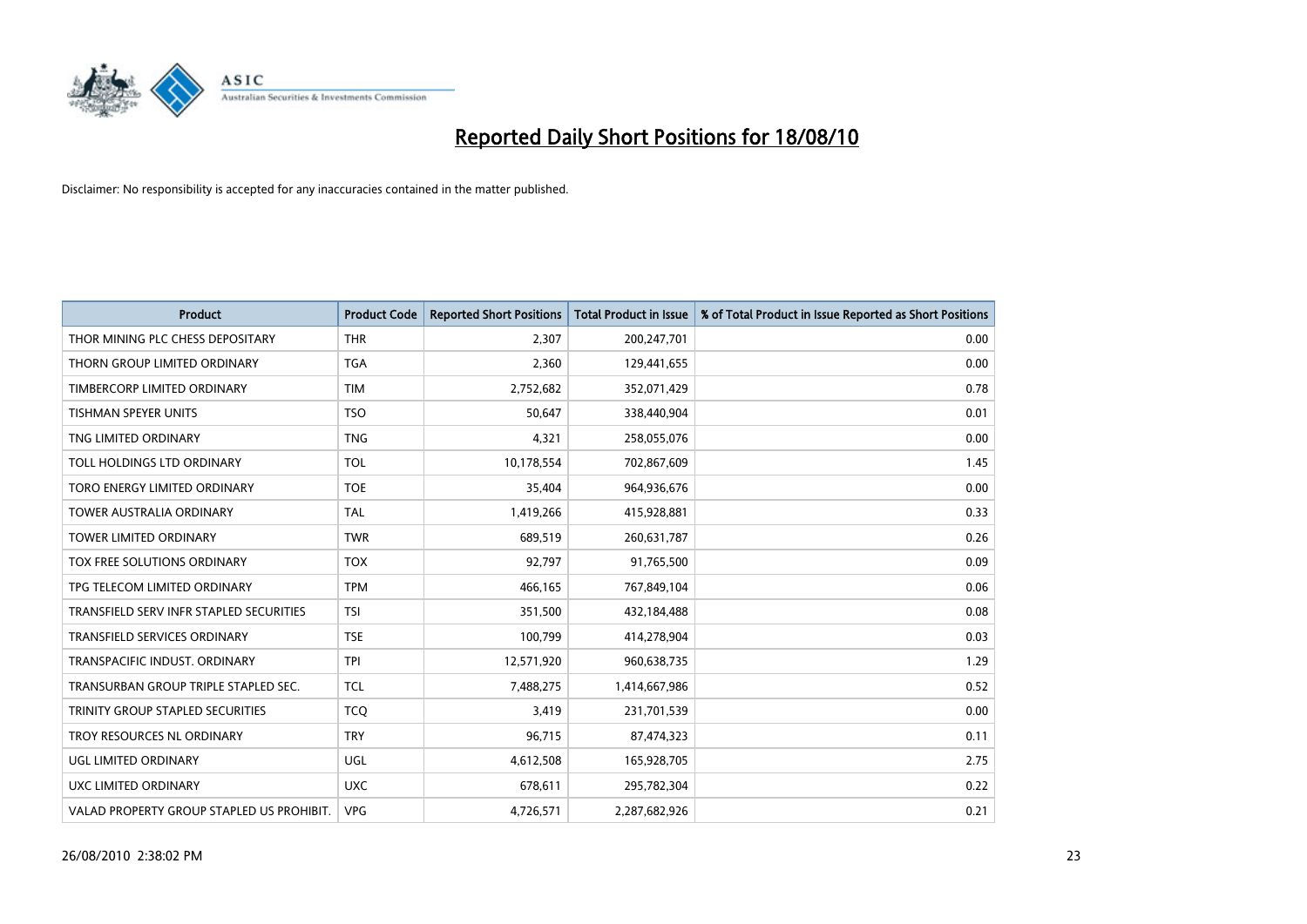

| <b>Product</b>                            | <b>Product Code</b> | <b>Reported Short Positions</b> | <b>Total Product in Issue</b> | % of Total Product in Issue Reported as Short Positions |
|-------------------------------------------|---------------------|---------------------------------|-------------------------------|---------------------------------------------------------|
| <b>VDM GROUP LIMITED ORDINARY</b>         | <b>VMG</b>          | 11,116                          | 195,613,088                   | 0.01                                                    |
| <b>VENTURE MINERALS ORDINARY</b>          | <b>VMS</b>          | 6,500                           | 168, 163, 334                 | 0.00                                                    |
| <b>VILLAGE ROADSHOW LTD ORDINARY</b>      | <b>VRL</b>          | 682                             | 114,217,649                   | 0.00                                                    |
| VILLAGE ROADSHOW LTD 'A' CLASS PREFERENCE | <b>VRLPA</b>        | 19,559                          | 52,235,451                    | 0.04                                                    |
| <b>VIRGIN BLUE HOLDINGS ORDINARY</b>      | <b>VBA</b>          | 16,901,615                      | 2,209,126,568                 | 0.76                                                    |
| <b>VISION GROUP HLDGS ORDINARY</b>        | <b>VGH</b>          | 78,000                          | 72,671,765                    | 0.11                                                    |
| <b>VITA GROUP LTD ORDINARY</b>            | <b>VTG</b>          | 75.190                          | 141,247,800                   | 0.05                                                    |
| VITERRA INC CDI 1:1                       | <b>VTA</b>          | 2,098                           | 68,629,939                    | 0.00                                                    |
| <b>WAREHOUSE GROUP ORDINARY</b>           | <b>WHS</b>          | 327,527                         | 311,195,868                   | 0.11                                                    |
| <b>WATPAC LIMITED ORDINARY</b>            | <b>WTP</b>          | 20,369                          | 181,326,206                   | 0.00                                                    |
| <b>WDS LIMITED ORDINARY</b>               | <b>WDS</b>          | 63,084                          | 143,107,458                   | 0.04                                                    |
| WEBJET LIMITED ORDINARY                   | <b>WEB</b>          | 93,467                          | 76,861,278                    | 0.13                                                    |
| <b>WESFARMERS LIMITED ORDINARY</b>        | <b>WES</b>          | 24,112,192                      | 1,005,169,707                 | 2.41                                                    |
| WESFARMERS LIMITED PARTIALLY PROTECTED    | <b>WESN</b>         | 4,362,816                       | 151,902,455                   | 2.88                                                    |
| WEST AUSTRALIAN NEWS ORDINARY             | <b>WAN</b>          | 6,236,281                       | 216,011,546                   | 2.88                                                    |
| WESTERN AREAS NL ORDINARY                 | <b>WSA</b>          | 5,705,800                       | 179,735,899                   | 3.18                                                    |
| WESTERN DESERT RES. ORDINARY              | <b>WDR</b>          | 948                             | 134,511,656                   | 0.00                                                    |
| WESTFIELD GROUP ORD/UNIT STAPLED SEC      | <b>WDC</b>          | 7,505,012                       | 2,307,773,663                 | 0.30                                                    |
| <b>WESTPAC BANKING CORP ORDINARY</b>      | <b>WBC</b>          | 17,824,144                      | 2,989,123,446                 | 0.58                                                    |
| WHITE ENERGY COMPANY ORDINARY             | <b>WEC</b>          | 6,124,340                       | 284,212,354                   | 2.13                                                    |